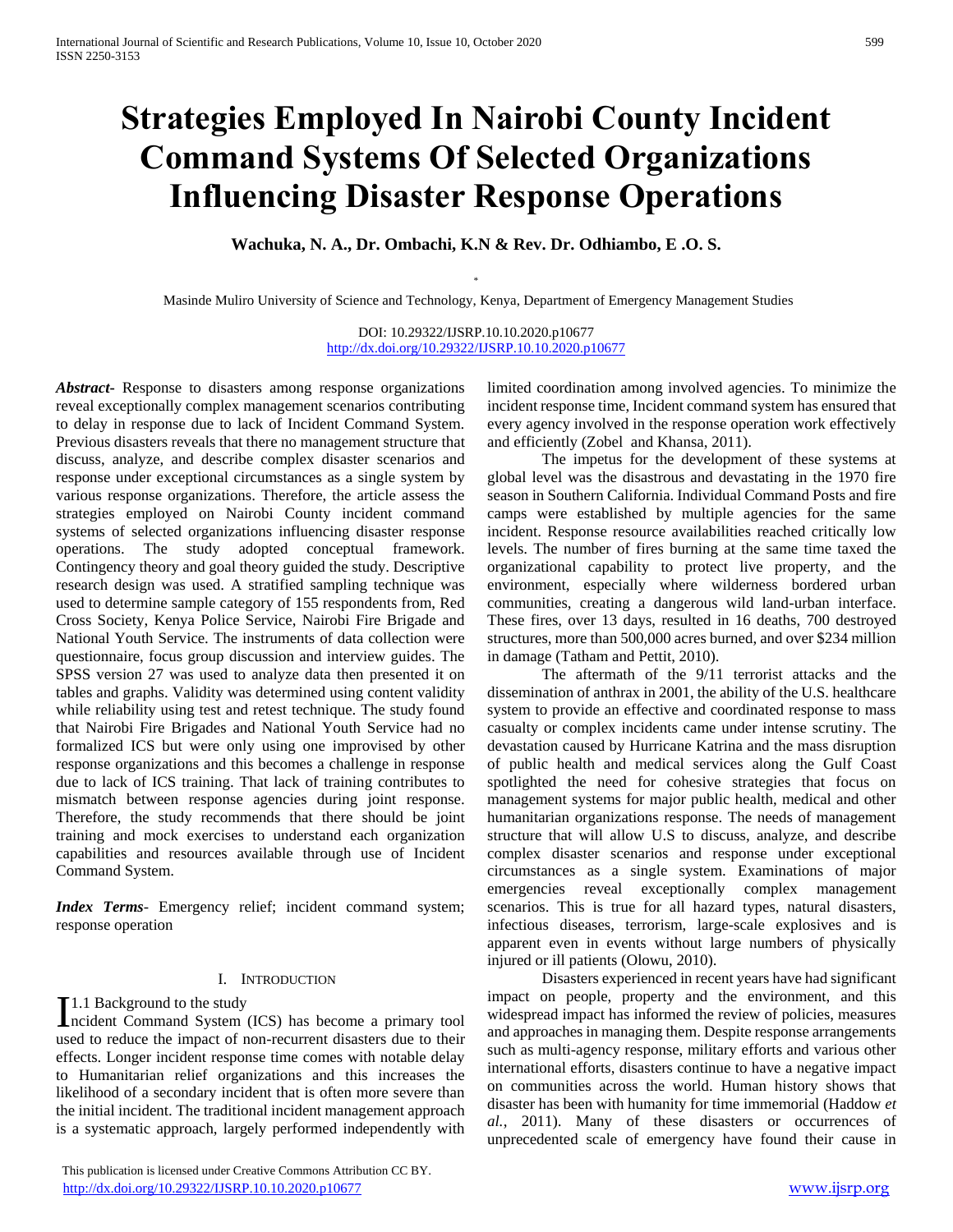climate change, globalization, human-activity, and rapid urbanization (Perrow, 2011). Therefore, a comprehensive disaster emergency management framework may be very useful. Such a framework should include plans and support structures for road networks to ensure easy access to emergency help zones, good quality hospitals to address emergency needs of flood victims, rapid response capacity of police and firefighters, and rapid response capacity to disaster emergencies (Olowu, 2010).

 In Africa, response to the 2014–2015 Ebola virus disease (EVD) outbreak in Sierra Leone overwhelmed the national capacity to contain it and necessitated a massive international response and strong coordination platform. Due to lack of effective establishment of the incident command system, led to competition and duplication of efforts between the numerous coordination groups, slow resource mobilization, inadequate capacity of staff for health coordination, and an overtly centralized coordination and decision-making system as the main coordination challenges during the outbreak (Nassos, 2014).

 Kenya has had a fair share of disasters some have been natural like floods, famine, drought, hurricanes and man-made disasters like terrorist bombings that have become common today in our society. The Sachang'wan fuel Tanker fire of 31st January 2009, Kenya Defense Forces, Nakuru municipal fire brigade and Kenya Red Cross volunteers coordinated the evacuation of the injured to Molo and Nakuru hospitals. The Ministry of Health with assistance from Kenyatta National Hospital and other medical suppliers provided medical assistance at Molo District Hospital and the Provincial General Hospital, Nakuru though their uncoordinated rescue efforts and lack of medical staff on duty, medical supplies and equipment is thought to have contributed to the death of 113 people (Okobie, 2012). The fire was the second in Kenya in the same week, after [Nakumatt s](https://en.wikipedia.org/wiki/Nakumatt)upermarket [fire in](https://en.wikipedia.org/wiki/2009_Nakumatt_supermarket_fire)  [Nairobi which caused t](https://en.wikipedia.org/wiki/2009_Nakumatt_supermarket_fire)he deaths of 25 people. The Kenyan media critized [the government f](https://en.wikipedia.org/wiki/Politics_of_Kenya)or its poor safety standards and inadequate [disaster preparation \(Okobie, 2](https://en.wikipedia.org/wiki/Emergency_management)012). The act of unpreparedness by government of Kenya to respond to these incidents showed lack of centralized incident command system for effective preparedness.

 Nabutola (2012), noted that despite many important disaster management initiatives undertaken in Kenya over the past two decades, adequate level of preparedness required to address its significant risk profile has not been achieved. Initiatives have been undertaken in an inconsistent, unharmonious, reactive and uncoordinated manner due to lack of a unified policy framework. That disaster systems and risk management are still centralized and tall neck beauracracies which have not been devolved to the counties. Although Kenya's economy and by extension its population could be classified as highly vulnerable to natural and man-made disaster risks, the country does not have a comprehensive disaster management framework and strategies guided by appropriate policy and legislative provisions. The country is fortunate to have been able to sort of manage from one emergency to another, without an effective disaster management system (Nabutola, 2012). She further noted that the frameworks and legislations to facilitate the coordination of disaster management activities from the central level to local level have not been institutionalized.

 The continued lack of disaster preparedness is a development challenge in Kenya. Poor collaboration and coordination efforts from all stakeholders including government departments have led to poor responses to flood incidents in Kenya. The United Nations Office for Coordination of Humanitarian affairs (2013), indicates that 170 people died and 22,500 people were displaced due to the March-April-May enhanced rains in 2013 that impounded parts of Kenya. According to the Famine Early Warning Systems Network, these rains were enhanced by more than 200%. These negative effects of enhanced rainfall, coupled with infrastructural destruction have called for cross border disaster risk reduction and flood mitigation response measures.

 In Nairobi County, the response to Westgate shopping mall terrorists attack on Saturday 21, September 2013, which lasted 80 hours and resulted in at least 67 deaths and wounding more than 175 people in the [mass shooting, M](https://en.wikipedia.org/wiki/Mass_shooting)cConnell (2015), was a result of fatal friendly fire between response agencies undermining their response and left the attackers free to prolong their slaughter (Sageman, 2004). According to Dron (2013), Kenyans have questioned the ability of forces both in terms of operations and skills to effectively respond to daily threats when they occur. The most evidence of operational decay was during the pipeline fire which was caused by an explosion secondary to fuel, at least 122 casualties were admitted in Kenyatta National Hospital with severe burns (O'Keeffe, 2013) and the August 2013 fire at Jomo Kenyatta International Airport (JKIA) in Nairobi. What was initially a small fire escalated into a full-blown inferno that gutted the international arrivals lounge (Dron, 2013). The JKIA fire was an indicator of the dangerous limitations of disaster management system, thus need to assess the strategies employed in Nairobi County incident command systems of selected organizations influencing disaster response operations.

#### **1.2 Statement of the problem**

 Despite lesson learnt from the previous disasters in Nairobi County, response still appears to be more reactive rather than use of incident command system as depicted from the background of the study. Over the past years, various disasters have taken place in Nairobi County, for instance the Westgate shopping mall terrorists attack 2013 and Jomo Kenyatta International Airport (JKIA) fire in august, 2013 (Dron, 2013).

 Regardless of these disasters, the need for developing an incident command system that can coordinate response activities has not been embraced by the response agencies. Most response have been undertaken in an inconsistent, inharmonious, reactive and uncoordinated manner due to the multiplicity of response organizations. Under normal circumstance, the previous terrorists attack could have been a case for identification of response organizations preparedness challenges for future preparedness for effective response and coordination. Nikbakhsh and Farahani (2001), noted that the scale and complexity of emergencies in Nairobi County strongly suggests the need for appreciating the role of incident command system for effective response to these emergencies. Yet, preparedness of incident command system for effective humanitarian disaster response operation has not been adequately assessed.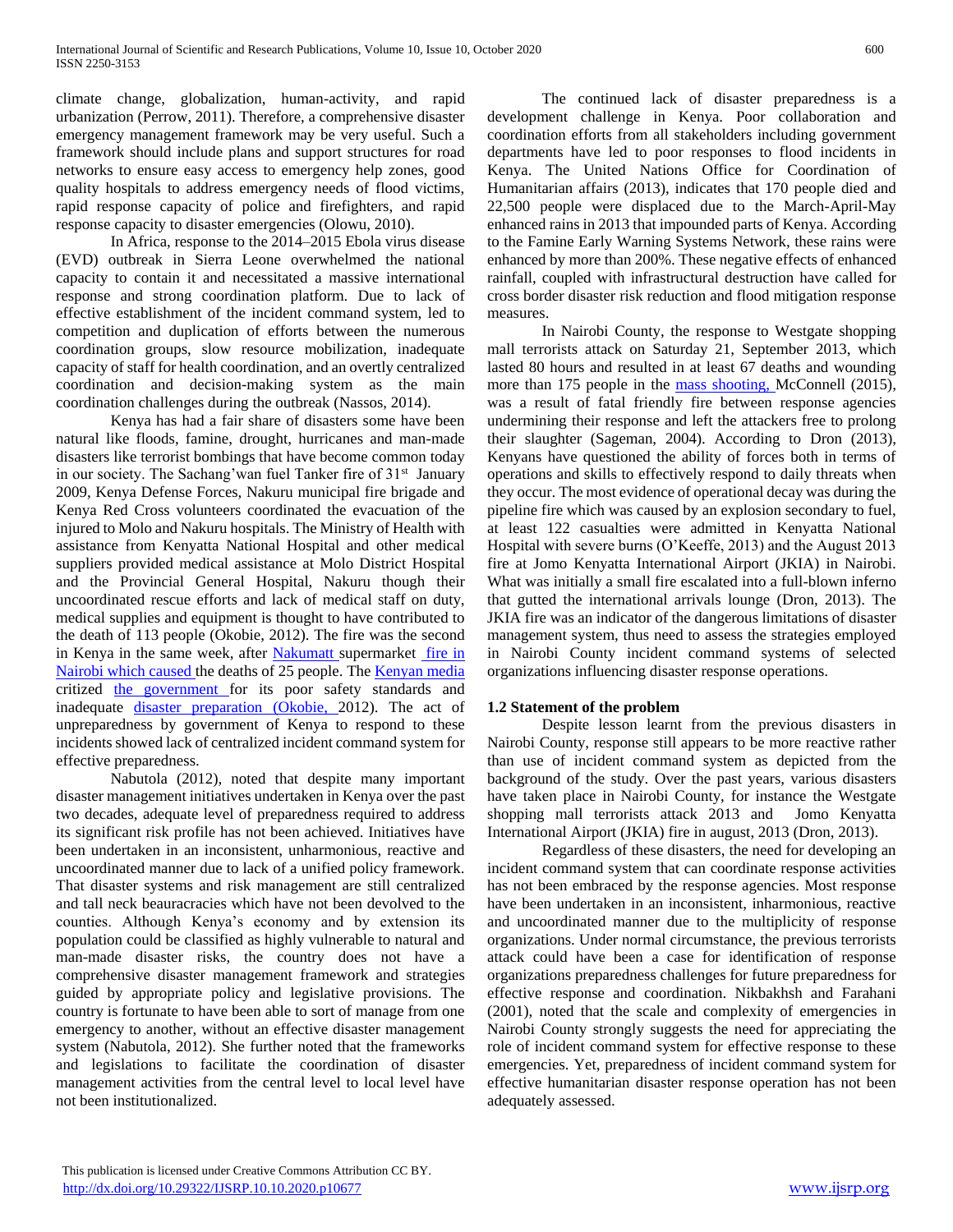The needs for management structure that can discuss, analyze, and describe complex disaster scenarios and response under exceptional circumstances as a single system is paramount. Examinations of major emergencies reveal exceptionally complex management scenarios contributing to delay in response to emergencies, infighting and incompetence among response agencies during disasters due to lack of incident command system (Katzenback and Smith, 2015).

 The Kenya government has formulated a draft in relation to emergency management in relation to training for effective response, the draft on National Disaster Management Policy to emphasize proactive and preventive strategies in addressing disaster situations to date yet finalized and yet it still needs revision to reflect the requirements of the Constitution of Kenya 2010 (Aparna, 2006). Therefore, the study investigated on preparedness of Nairobi County incident command systems of selected organizations influencing disaster response operations.

 Scholars like Jensen and Junior (2014), asserts that there is no documented research describing specific preparedness of incident command systems for effective humanitarian disaster response operations. While ICS has been used by emergency responders for nearly four decades, there has not been much scientific research on the effectiveness of the system. That in a recently published paper, there was only 14 scholarly, peerreviewed journal articles reporting the findings of empirical research on ICS in the United States but were not again addressing on the issue of preparation effectiveness of the systems. It's in view of this that this study investigated on preparedness of Nairobi County incident commands system for effective humanitarian disaster response operations.

#### **1.3 Objective of the study**

 The objective of the study was to assess the strategies employed on Nairobi County incident command systems of selected Organizations influencing disaster response operations.

## **1.4 Research Question**

 What strategies are put in place in incident command system on effective disaster response operation?

#### **1.5 Justification of the Study**

 Effective management of all disasters in Nairobi depends on the incident command system put in place for response. However, although there is extensive preparedness in disaster response, different organizations train differently highlighting the need for incident command system for coordinative response. Most of disasters are not effectively responded to due to confusion from responding agencies. The West gate terrorist attack (Blair, 2013), highlights the role of incident command system on effective response to disaster incidents. This prompted the study to understand preparedness of Nairobi County incident command systems of selected organizations influencing disaster response operations.

#### **1.5.1 Academic Justification**

 There seem to be very little research conducted on this topic and particularly no study has been done on preparedness of Nairobi County incident command systems of selected organizations influencing disaster response operations yet the

 This publication is licensed under Creative Commons Attribution CC BY. http://dx.doi<u>.org/10.29322/IJSRP.10.10.2020.p10677</u> [www.ijsrp.org](http://ijsrp.org/)

issue of disasters management is a global issue. The study findings bridges that gap and contribute to the general field of knowledge, which may be of utmost importance to other researchers doing their research in disaster management field. The research findings will also assist response organizations in assessing their training curriculum so that they can make changes on aspects that seem to be lacking for effective response to disasters.

## **1.5.2 Policy Justification**

 The study findings will be useful to the Kenya government in formulation of policies, plan for revamping and improving on existing policies and practices in relation to emergency response to disasters. The findings may also be useful to any disasters First Responder organizations and NGOs interested in planning and directing of response to disasters or providing their services, towards saving life in case of disaster in Nairobi County.

#### II. 2.1 STRATEGIC FRAMEWORK FOR EMERGENCY PREPAREDNESS AND RESPONSE

 Intervention to address disasters has evolved through time into a complex policy subsystem, and disaster policy is implemented through a set of functions. Modern approaches to emergency management and response involve multidimensional efforts to reduce our vulnerability to hazards, diminish the impact of disasters and to prepare for, respond to, and recover from those that occur. These responsibilities present formidable challenges for governments because of the extraordinary demands disaster events impose on the decision making systems and service delivery infrastructure of the communities they affect (Akhtar *et al.*, 2012).

 In the context of Incident Command System, when the capacities of the response may be viewed to be affected due to multiagency response, the applicability of it may help in solving such problems. Disasters are dynamic events and they evolve as they progress, and they change in response to human actions and natural forces. This makes it imperative that response strategies be flexible and argues for the value of analysis in helping responders understands and adapt to the changing conditions they face (Caplice and Sheffi, 2004). Managing these phenomena can thus be a highly technical endeavor requiring specialized expertise for both policy development and policy implementation.

 These inherent qualities of disasters leave governments in a quandary about what to do to manage them. More specifically, the magnitude, scope, uncertainty, dynamism, and infrequency of disasters give rise to some important questions on the type of Incident Command System to develop which can effectively provide assistance to those who have been affected through development of a common operating picture and common situational awareness shared by all emergency responders or through better search and rescue procedures. Thus, both policy issues and practical issues are the baseline that forms strategic framework for emergency preparedness and response working towards reducing risk to which our populations are exposed and to protect people and infrastructure (Bennett, 2011).

 To address these and other issues and challenges related to response, the emergency services professions have specified a host of activities aimed at assuaging the losses that disasters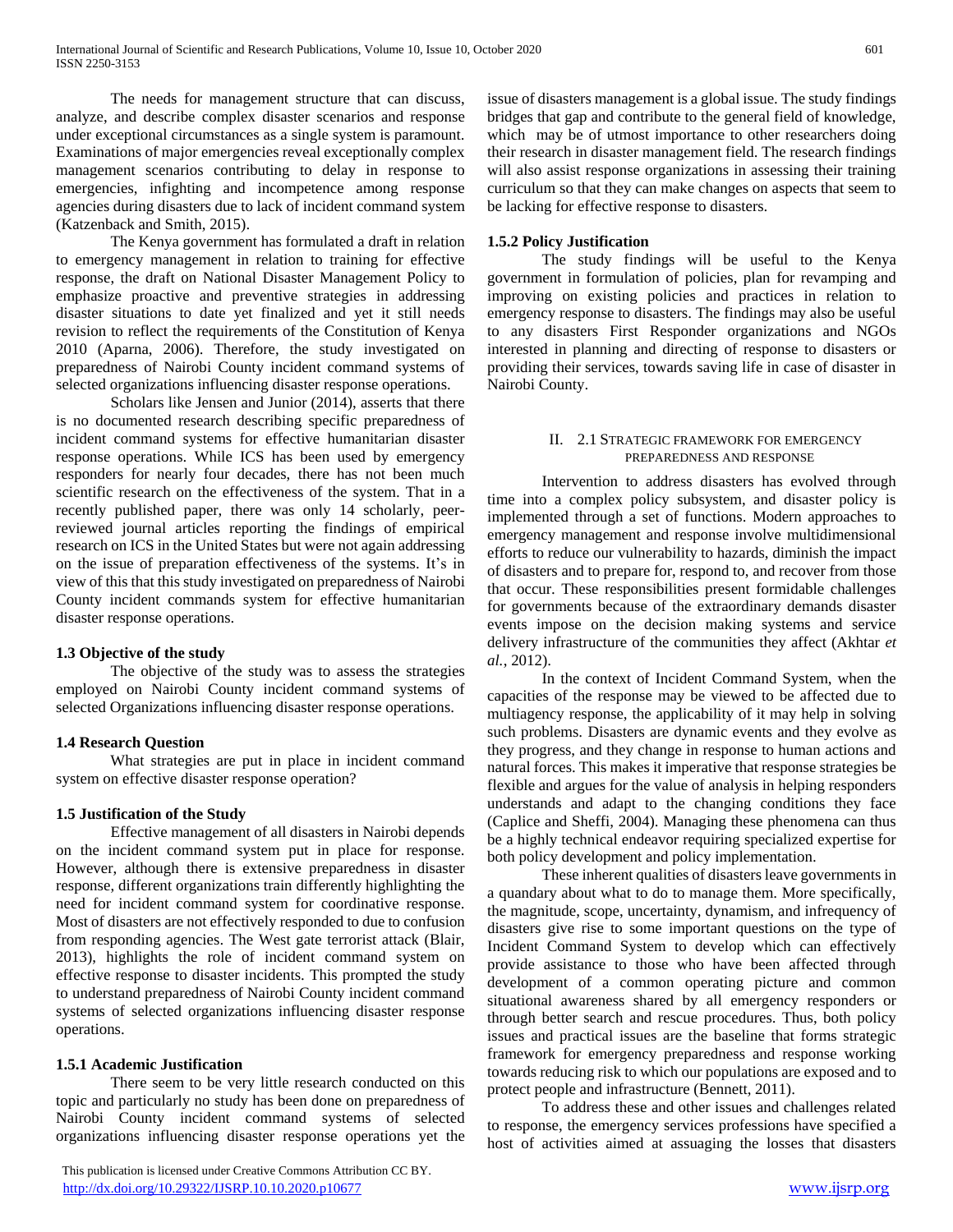inflict. The degree to which these activities have been identified, assigned to responsible parties, and coordinated has evolved over time into a broad framework first defined in a 1979 National Governors Association report on its study of emergency preparedness known as Comprehensive Emergency Management which specifies four phases of modern disaster management: preparedness, response, recovery, and mitigation (Jamieson, 2005)*.*

 Each of these phases levies particular demands on emergency managers and responders, and each can be informed and improved by the application Incident Command System.



**Figure 1: Emergency Management Cycle Source: Emergency Management Framework (2007)**

 According to Locke and Latham (2000), planning, training and exercises may be conducted by agencies in isolation, but they are more powerful when conducted jointly so that interfaces can be resolved. Perhaps the most important result of joint planning and exercising is the relationships developed between those who will be involved in response. In the best instances, these processes develop trust among those who will be called upon to work together during an event.

 Dara *et al* (2005), asserts that in test of implemented framework, model of event scenarios is used either in the development of single or multiagency response plans or as part of exercises designed to test agency preparedness and the adequacy of those plans in relation to incident command system. These scenarios are essential in developing the master scenario events lists that enable exercise designers and controllers to test critical aspects of response plans and to develop additional modifications of the course of events during an exercise with the guide of the Incident Command System.

 The ability to organize multiagency efforts continues to improve, some of the actions that have traditionally been thought of as recovery activities are now beginning at essentially the same time as the response with use of incident command system. A modification of this paradigm is used for acts of terrorism where awareness, detection, deterrence, and prevention are seen as the key elements in reducing or eliminating the impacts or even the occurrence of events. Specific emergency management activities may differ for those described above as they are influenced by the intelligence and security communities, but the sequence is analogous to that followed for natural disasters and has elements that parallel what is required for technological disasters which can only be achieved through coordination (Decker, 2011).

 According Baltic (2004), the catastrophic nature of disasters means that all levels of government and all sectors of society share responsibility for dealing with them. In general, disasters are managed through a national structure of responsibilities and resources, where discretion and authority for management reside with the affected jurisdictions, and where requests for resource support travel upward from those jurisdictions until enough are garnered to stabilize the incident.

 As jurisdictions are overwhelmed, neighboring jurisdictions may assist through the provision of mutual aid. Nongovernmental organizations (both private and nonprofit) also supplement response with a range of assistance from providing shelter and food to helping manage donations of money, goods, and services, to tracking and serving populations with special needs which can only be effective through use of Incident command system to coordinate these agencies (Balcik *et al.,* 2010).

## **2.2 Incident Command System hazard approach to incident management**

 One critical function of emergency responders at all levels of government is incident management. It is usually effected through a functionally oriented incident command system (ICS) that can be tailored to the type, scope, magnitude, complexity, and management needs of the incident and can operate at all levels of government. An ICS is employed to organize and unify multiple disciplines, jurisdictions, and responsibilities on-scene under one functional organization. Balcik *et al* (2010), acknowledges that the ICS establishes lines of supervisory authority and formal reporting relationships, but allows for team-based leadership approaches. In particular, the ICS may include the adoption of a formal unified command, a multiagency governance structure that incorporates officials from agencies with jurisdictional or functional responsibility at the incident scene and allows them to provide management and direction jointly within a commonly conceived set of incident objectives and strategies. Regardless of whether the ICS is configured as a unitary or a unified command, the ICS organization develops around five major functions that are required for any incident whether it is large or small (Moynihan 2009).

 While the concept of incident command has been developed over more than three decades and is broadly employed, different disciplines and jurisdictions understand and implement ICS differently, this makes implementation of a coherent command structure for a large-scale disaster a challenge. Very often, multiple, overlapping, duplicative, and even conflicting command processes and structures emerge. This, in turn, makes coordination and application of resources difficult. The National Incident Management System attempts to address these tensions by incorporating longstanding ICS and unified command principles into a common incident management operating philosophy (Akhtar *et al*, 2012).

**2.3 Strategies employed on Nairobi County incident command systems of selected Organizations influencing disaster response operations**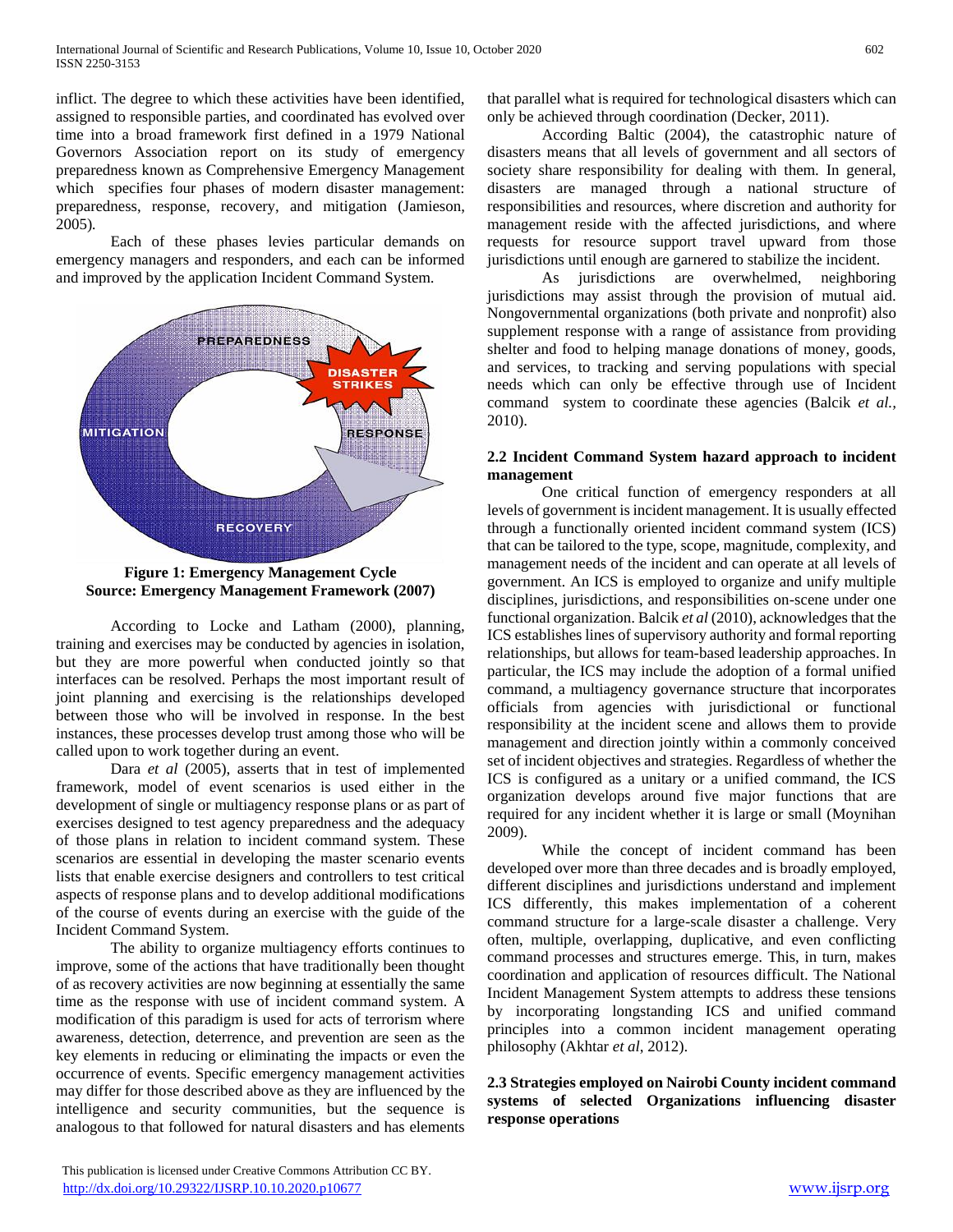The need for Strategic management in an organization in management of an organization's resources to achieve its goals and objectives is essential in Nairobi County. This involves setting objectives, analyzing the competitive environment, analyzing the internal organization, evaluating strategies, and ensuring that management rolls out the strategies [across the organization.](https://www.investopedia.com/terms/m/mckinsey-7s-model.asp) The skills and competencies of employees, and [organizational](https://www.investopedia.com/terms/o/organizational-structure.asp)  [structure](https://www.investopedia.com/terms/o/organizational-structure.asp) are all important factors that influence how an organization can achieve its stated objectives. Inflexible companies may find it difficult to succeed in a changing business environment. Creating a barrier between the development of strategies and their implementation making it difficult for managers to determine whether objectives have been efficiently met among disaster response organizations in Nairobi County (Nag *et al.,* 2007).

 While an organization's upper management is ultimately responsible for its **strategy**, the strategies themselves are often sparked by actions and ideas from lower-level managers and employees. An organization may have several employees devoted to strategy rather than relying solely on the manager for guidance. Organizational leaders focus on learning from past strategies and examining the environment at large. The collective knowledge is then used to develop future strategies and to guide the behavior of employees to ensure that the entire organization is moving forward (Porter and Michael, 1996).

 For these reasons, effective strategic management requires both an inward and outward perspective among disaster response organizations in Nairobi County. According to John (2006), strategic management extends to internal and external communication practices as well as tracking, which ensures that the organization meets goals as defined in its strategic management plan.

 Incident Command System (ICS) has become a primary tool used to reduce the impact of non-recurrent disasters due to their effects. Longer incident response time comes with notable delay to response organizations and this increases the likelihood of a secondary incident that is often more severe than the initial incident. Incident management and clearance involve multiagency emergency response including representatives from the state department of fire service, emergency medical service, towing, and hazardous-spill cleanup services. The traditional incident management approach is a step-by-step approach, largely performed independently with limited coordination among involved agencies (Ozdem, 2011). To minimize the incident response time, Incident command system has ensured that every agency involved in the response operation work effectively and efficiently which lacks among response organizations responding to disasters in Nairobi County.

# **2.3.1 Unity of command**

 Each individual participating in the operation reports to only one supervisor. This eliminates the potential for individuals to receive conflicting orders from a variety of supervisors, thus increasing accountability, preventing freelancing, improving the flow of information, helping with the coordination of operational efforts, and enhancing operational safety. This concept is fundamental to the ICS chain of command structure (Bharosa *et al*.,2010).

## **2.3.2 Common terminology**

 Individual response agencies previously developed their protocols separately, and subsequently developed their terminology separately. This can lead to confusion as a word may have a different meaning for each organization.

 When different organizations are required to work together, the use of common [terminology i](https://en.wikipedia.org/wiki/Terminology)s an essential element in team cohesion and communications, both internally and with other organizations responding to the incident (Bigley and Roberts, 2001).

 An incident command system promotes the use of a common terminology and has an associated glossary of terms that help bring consistency to position titles, the description of resources and how they can be organized, the type and names of incident facilities, and a host of other subjects. The use of common terminology is most evident in the titles of command roles, such as Incident Commander, Safety Officer or Operations Section Chief which should always apply to all disaster response organizations.

## **2.3.3 Flexible and modular organization**

 Incident Command structure is organized in such a way as to expand and contract as needed by the incident scope, resources and hazards. Command is established in a top-down fashion, with the most important and authoritative positions established first. For example, Incident Command is established by the first arriving unit (Dara *et al.*, 2005).

 Only positions that are required at the time should be established. In most cases, very few positions within the command structure will need to be activated. For example, a single fire truck at a [dumpster f](https://en.wikipedia.org/wiki/Dumpster)ire will have the officer filling the role of IC, with no other roles required. As more trucks get added to a larger incident, more roles will be delegated to other officers and the Incident Commander (IC) role will probably be handed to a moresenior officer.

 Only in the largest and most complex operations would the full ICS organization be staffed. Conversely, as an incident scale down, roles will be merged back up the tree until there is just the IC role remaining (Decker, 2011).

## **2.4.4 Span of control**

 To limit the number of responsibilities and resources being managed by any individual, the ICS requires that any single person's [span of control s](https://en.wikipedia.org/wiki/Span_of_control)hould be between three and seven individuals, with five being ideal. In other words, one manager should have no more than seven people working under them at any given time. If more than seven resources are being managed by an individual, then they are being overloaded and the command structure needs to be expanded by delegating responsibilities by defining new sections, divisions, or task forces. If fewer than three, then the position's authority can probably be absorbed by the next highest rank in the chain of command but lack of adhering to the span of control during response to emergencies in Nairobi County by response organizations leads to confusion among responders in conflicting issuing of command (Dara *et al.*, 2005).

## **2.4 Conceptual model aspects of the study 2.4.1 Contingency model**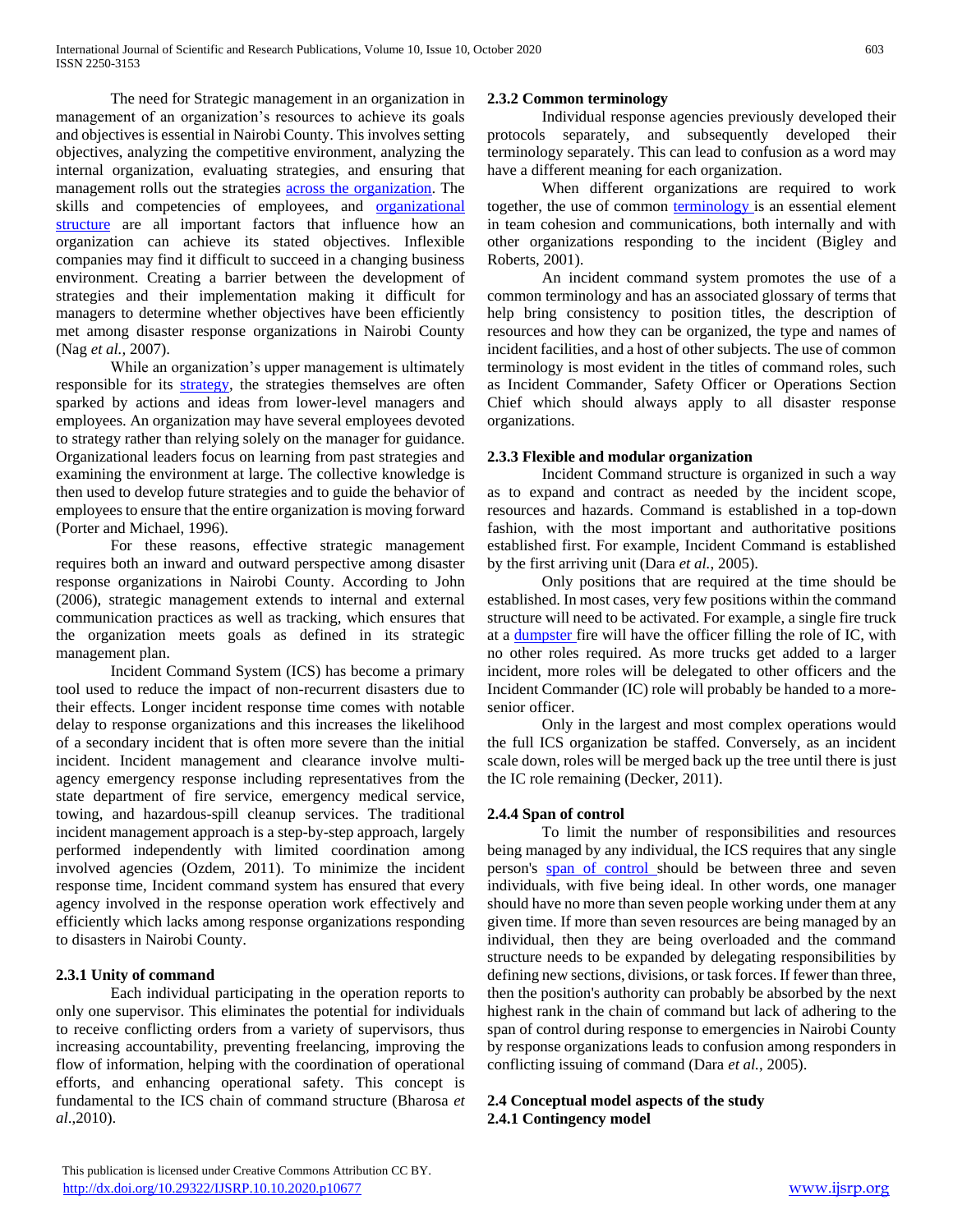The contingency theorists presented an open system view and rationalized that the organization in itself is not a closed system but an open one in which the organization is dependent on other external variables such as the environment (Burns and Stalker, 2013). Contingency theory is concerned with how an organization can systematically achieve a good fit with its environment, how it can adapt to changing environmental circumstances, how it can ensure that internal relations are in balance and appropriate and what it means in operational terms. Contingency theory is predictive, thus providing guidance for leaders as to how to deal with certain situations. Morgan (2007) claims that there is no best way to organize a corporation or to [make decisions.](https://en.wikipedia.org/wiki/Decision_making) Instead, the optimal course of action is contingent (dependent) upon the internal and external situation. A contingent leader effectively applies their own style of [leadership](https://en.wikipedia.org/wiki/Leadership) to the right situation. Being flexible in choosing and adapting to succinct strategies to suit change in situation at a particular period in time in the running of the organization which also fits the characteristics of the effective incident command system (Donaldson, 2001). A contingent theory related the external and internal factors that an organization can face when implementing strategies in response to any scenario in the organization which can be in assistance of incident command system.

 The core of the theory is that contingency variables are present that "moderate" the relationship between two other variables. Originally, three main contingency variables were introduced: the environment, the organizational structure (size), and the organizational strategy. A fit between these variables would lead to better performance. The theory answered a call from practitioners for theories and frameworks that would explain the complexity of the context in which they were operating. The theory received support from empirical evidence in the late 1960s, particularly from studies by Lawrence and Lorsch (2001) that identified different environmental characteristics organizations needed to cope with in order to prosper.



Figure 2: Theoretical Approach to Contingency Theory

#### **Source:** (NIMS, 2008)

 The development of a contingency model soon after Burns and Stalker (2013), is an extended version of contingency theory. In this model, sub-systems exist in organizations and a good fit between the sub-systems which then influences the function ability of the theory. Friedberg  $(2007)$ , argued that some subsystems have a more extensive need to find a fit with the environment while other sub-systems do not thus calling the managers to make them fit in the system through improvised strategies for effective and normal running of the organization. According to Bourgeois (2012), expand on the model and state that strategic choices are made internally (in spite of the environmental characteristics) in an organization; therefore, they include aspects of organizational culture and values in the classical contingency model in relation to adaptation of contingency theory to disaster response organizations context with aid of incident command system.

## **2.5.2 Goal setting model**

 Bass (2000), states that goal theory provides four leadership styles: directive, supportive, participative, and achievement-oriented. The intervening variables are subordinate expectations and valences. Situational moderator variables include characteristics of task and environment and the characteristic of subordinates. Goal setting theory emphasizes on the relationship between the incident command system and the characteristics of the subordinates and the work setting. Of particular interest with path-goal are the situational moderator variables. In the study at hand, the situational variables involved emergency conditions. According to Northouse (2001), the theory provides explanation for understanding how different leadership behaviors affect subordinate satisfaction and performance. The theory helps leaders decide which leadership style to use based on the demands of the situation and type of subordinate handling the task.

 Goal-setting theory can further illuminate the concept of performance and strategy when presenting contingency theory in relation to mission of the disaster response organizations for instance, when responding to disasters in Nairobi County. Locke and Latham (2000), stated that organizations should strive to set challenging, yet attainable, goals. That the performance of an organization is enhanced by setting (measurable) goals, theorized the importance of setting goals and actions for organizations in the 1960s. The definition of a goal was the aim of an action that one consciously desired to achieve or obtain. Goal-setting theory consequently suggests that a conscious goal will regulate behavior which will then change the mindset of the first responders in Nairobi County to work towards their goal (Locke and Latham, 2000). Duke and Long (2007), have implemented goal-setting theory in the humanitarian sector, for example, to predict success in achieving sustainable agricultural systems in developing communities. Latham (2004), argued that the enhanced performance outcome could not be achieved if several goals were set at the same time, since a focus on one goal could lead to difficulties in achieving another. According to Lathman (2004), trade-offs between goals can include trade-offs between quantity versus quality. The same effect has been identified when goals are measured. In operational performance management literature, the effect of individuals being too focused on one goal, thus leading to a blurred understanding of other goals, is discussed as a dysfunctional behavior among disaster response organizations (Bourne *et al.*, 2000). While goal setting theory explains the relationship between goal setting and performance, performance management strives to explain the relationship between goals and the strategic management of activities and performance towards these goals. Figure 3 showing the interaction of the variables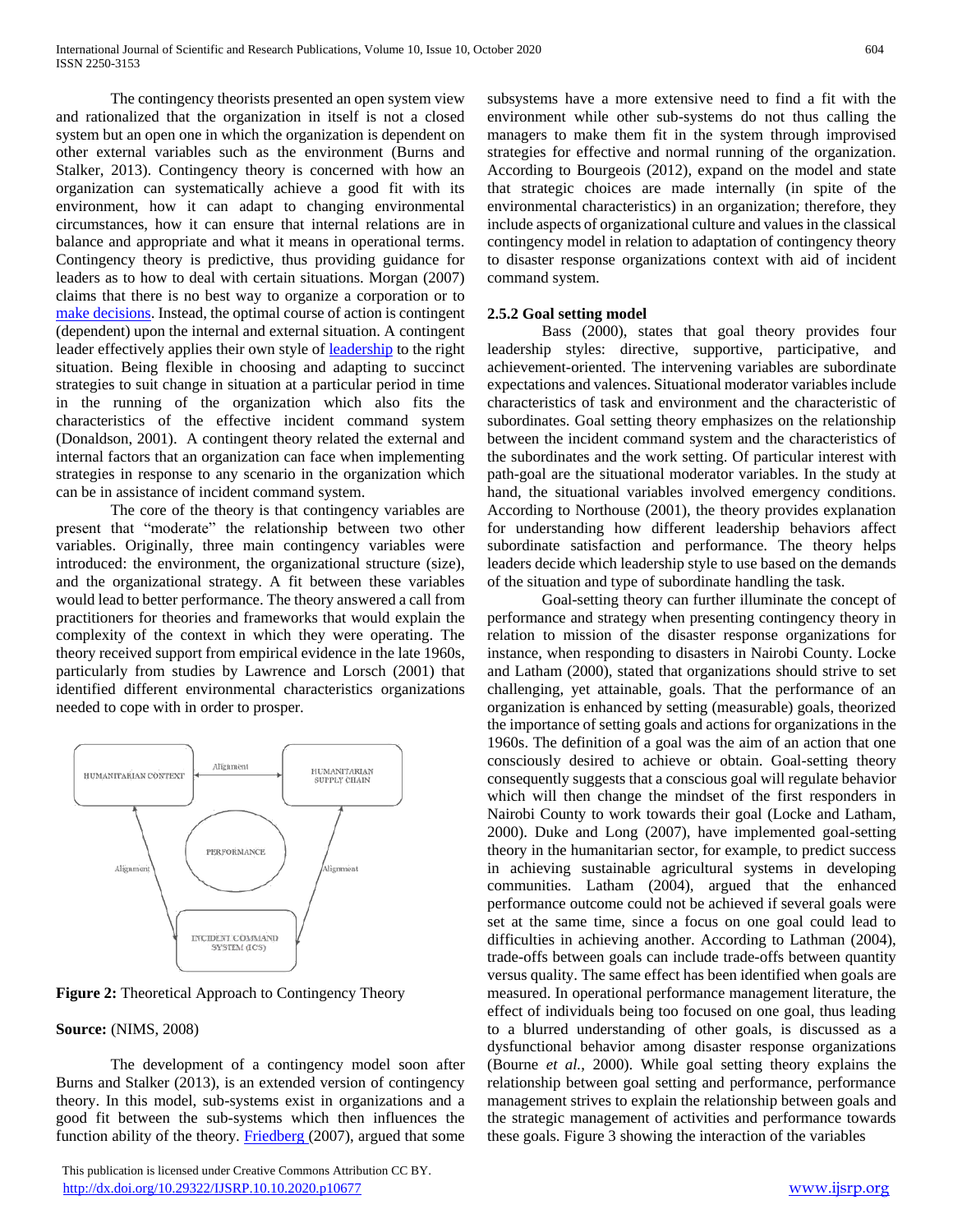

**Figure 3:** Conceptual framework model showing variables interactions

Source: Researchers (2019)

#### III. MATERIAL AND METHODS

## **3.1 Research Design**

 Descriptive survey research design was used in making a detailed examination in the study due to homogeneous nature of the population under the study, in which both qualitative and quantitative research techniques applied. The design involved gathering data by describing events and then organizes it, depicts, opinions, attitudes, or previous experiences through asking questions. Descriptive research design was applied in the study to obtain information concerning the current state of the phenomenon to describe what exists with respect to specific variables. Kothari (2008), describes this design as a systematic empirical inquiry into which the researcher does not have direct control of independent variables as their manifestation has already occurred or they inherently cannot be manipulated. Descriptive design enabled the researcher to describe different scenarios in relation to assessment of the strategies employed in incident command system for effective disaster response operations using qualitative analysis approach. The design was also utilized since it enabled use of purposive sampling in selecting respondents relevant to the research questions (Kothari, 2008). A part from emphasizing on qualitative aspect, quantitative approach was applied to enhance the reliability and validity of the findings thus avoiding bias.

## **3.2Target population***,* **Sampling Technique and Sample Size**

 The study population of the research comprised respondents from organizations responsible for disaster response operations Nairobi County; 1,240 from Red Cross Society personnel, 1,225 National Youth Service, 900 Kenya Police Service, 550 from Nairobi Fire Brigade, totaling to 3,915.

 The study utilized purposive sampling to determine the settings and the participants. Whereas quantitative studies strive for random sampling, qualitative studies often used purposive sampling, that is, a sample that has a characteristic relevant to the research question (Knight, 2000).

 The selection of the sample size was based on those trained to respond to emergencies and on organizations that have been mostly responding to disasters in Nairobi County. These comprised of: Red Cross Society, Kenya Police Service, Nairobi Fire Brigade and the National Youth Service. Therefore, the sample selected for the study was derived from a Simplified Formula for Proportions as employed by Thulin (2014) in selecting 155 respondents.

#### **3.3 Data Collection instruments**

 The study used structured questionnaires to collect data. 5-point Likert Scale was used to standardize the way data was collected for easy analysis. Validity of research instruments was done by presenting the instrument to the supervisors to evaluate the applicability and appropriateness of the content, clarity, and adequacy of the instrument. Any suggestions they put forward led to the instrument being modified appropriately. Reliability of the research instrument was determined with the aid of SPSS version 27.

#### **3.4 Data Analysis**

 Quantitative data collected was analyzed using the statistical package of social science (SPSS) version 27. This was done by tallying responses, computing percentages of variations in response as well as describing and interpreting the data with the study objectives and assumptions. Content analysis was also used to test data that is qualitative in nature. According to Baulcomb (2003), content analysis uses a set of categorization for making valid and replicable inferences from data to their context. The study used frequency on single response question and Likert scale in collecting and analyzing data where a scale between 5 points to 7 points was in computing the means and standard deviations. The findings were then presented in tables, graphs and charts.

#### IV. RESULTS

**4.1** The existence of Incident Command System in various organizations and its updating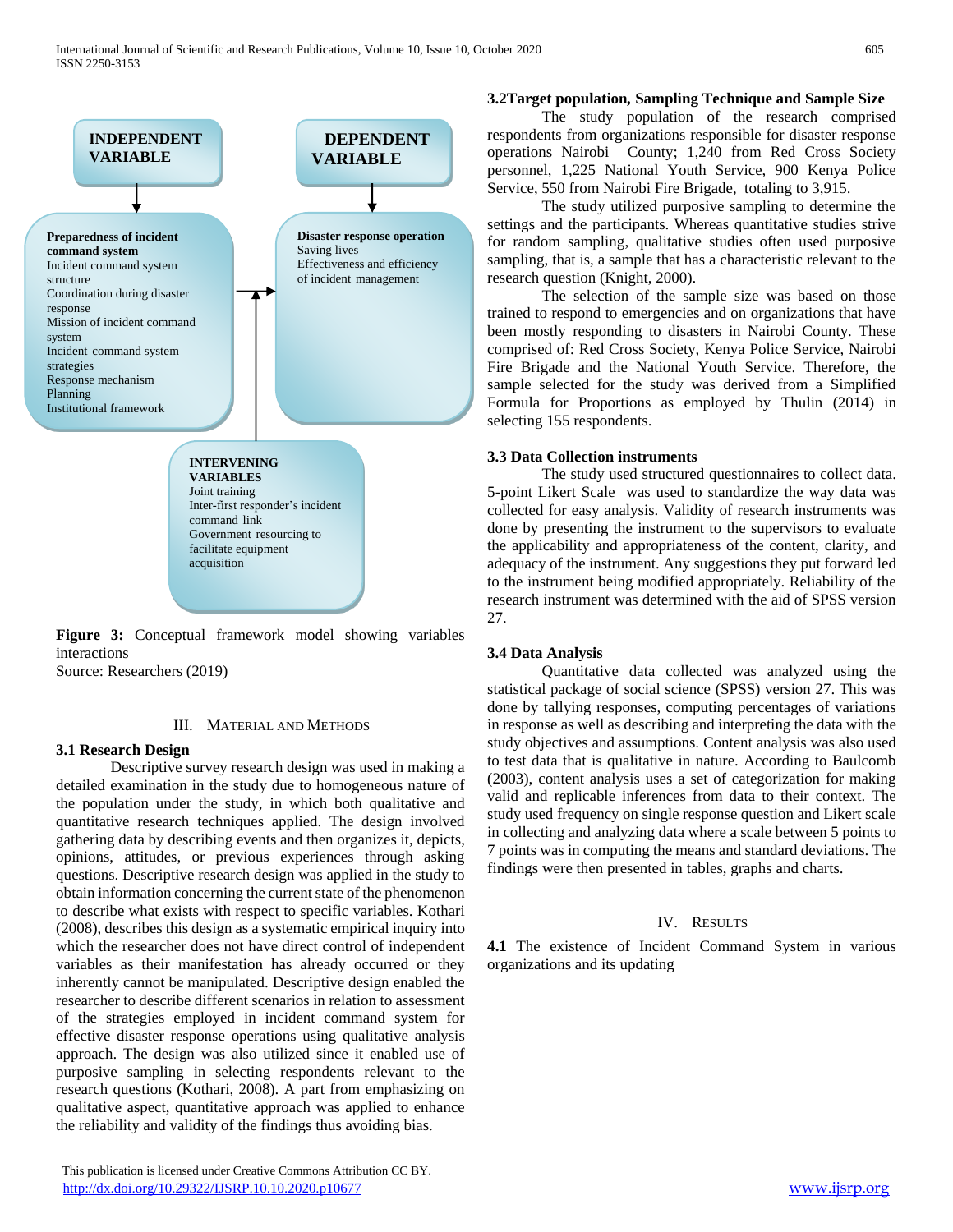

**Figure 4**: The existence of Incident Command System in various organizations and its updating **Source**: Field data (2019)

 From figure 4, 113 (73%) of the respondents under "Yes' response from various organizations indicated that their organizations had Incident Command System which they normally use during response to humanitarian relief assistance. 42 (27%) of the respondents under "No" response indicated that their organizations was not using incident Command System. In response to the department which the respondents indicated to be coming from, from background information, it was evident that those who were using ICS were; Red cross, Kenya Police Service and Nairobi Fire Department, while National Youth Service department did not use ICS, but were only using the one improvised by other response organization, though it becomes a challenge to them due to lack of training (Dara *et al.,* 2005). Further, upon interrogating some of the respondents, one of the National Youth Service respondents asserted that;

 "We have participated in various emergency responses in the country, mostly through joint operation with other respondents but we are normally assigned the role of securing the scene of emergency as outer cordon." (Interview with a key informant from National Youth Service in Nairobi, August, 2019).

 On further determining how often these organizations updates their Incident Command System, those agencies which were using it responded that they were updating it through training and also joint training with other organizations to identify the flaws from each organizations so that they can improve in response to humanitarian relief assistance with use of Incident Command System.

 According to Mendonca and Wallace (2004), ICS system has proven itself over time and provides a solid base on which to build response. However, we need to be less rigid in how we employ it, focusing on ICS principles rather than just structure and being open to adjustments based on organizational needs. Just because your organizational chart is built on the ICS structure doesn't mean you're really using ICS. As Mendonca and Wallace puts it, being proficient at ICS doesn't mean that you have the supporting plans and processes that you need to be successful. Generic ICS checklists won't cut it when you really have to deal with a crisis, but always has to be updated for the system to be effective.

## **4.2 Incident Command System Strategies that assist in effective disaster response operations in Nairobi County**

 On understanding the strategies that assist in effective humanitarian disaster response operations while using Incident Command System**,** respondents were asked if the strategies laid down in Incident Command System contributed to effective humanitarian disaster relief operations. Their response is captured in figure 5.



**Figure 5**: Incident Command System Strategies that assist in effective disaster response operations **Source**: Field data (2019)

 Basing on the findings, 85 (54%) of the respondents agreed that the strategies that their organization put in place assisted in effective humanitarian disaster relief operation in Nairobi County, while 45 (29%) of the respondents disagreed that the strategies that their organization put in place did not assist in effective humanitarian disaster relief operation in Nairobi County. The findings obtained were not in agreement with the expectations of the Researcher since the total response rate was not obtained. 25 (17%) of the respondents did not contribute in participation on this question, but because the response rate was above 50%, the views of the respondents could be captured during the study. In logic, response findings under "No" response indicated that some organizations were not using incident command system, lack of Incident Command system use make these organizations not to come up with strategies that can assist in effective humanitarian disaster relief operation (Bigley and Roberts, 2001).

 Strategic planning is important to an organization since it provides a sense of direction and outlines measurable goals. In relation to the findings on figure 4, McEvily and Chakravarthy (2002), observes that it is a tool that is useful for guiding day to day decisions and evaluating progress and changing approaches when moving forward. In order to make the most of strategic planning, organization should give careful thought to the strategic objectives it outlines, and then back up these goals with realistic, thoroughly researched, quantifiable benchmarks for evaluating results. These measurable goals set specific, concrete objectives expressed in terms of quantities and timelines.

 Prahalad and Hamel (1990), further affirmed that the definition of the company mission, strategic planning assists in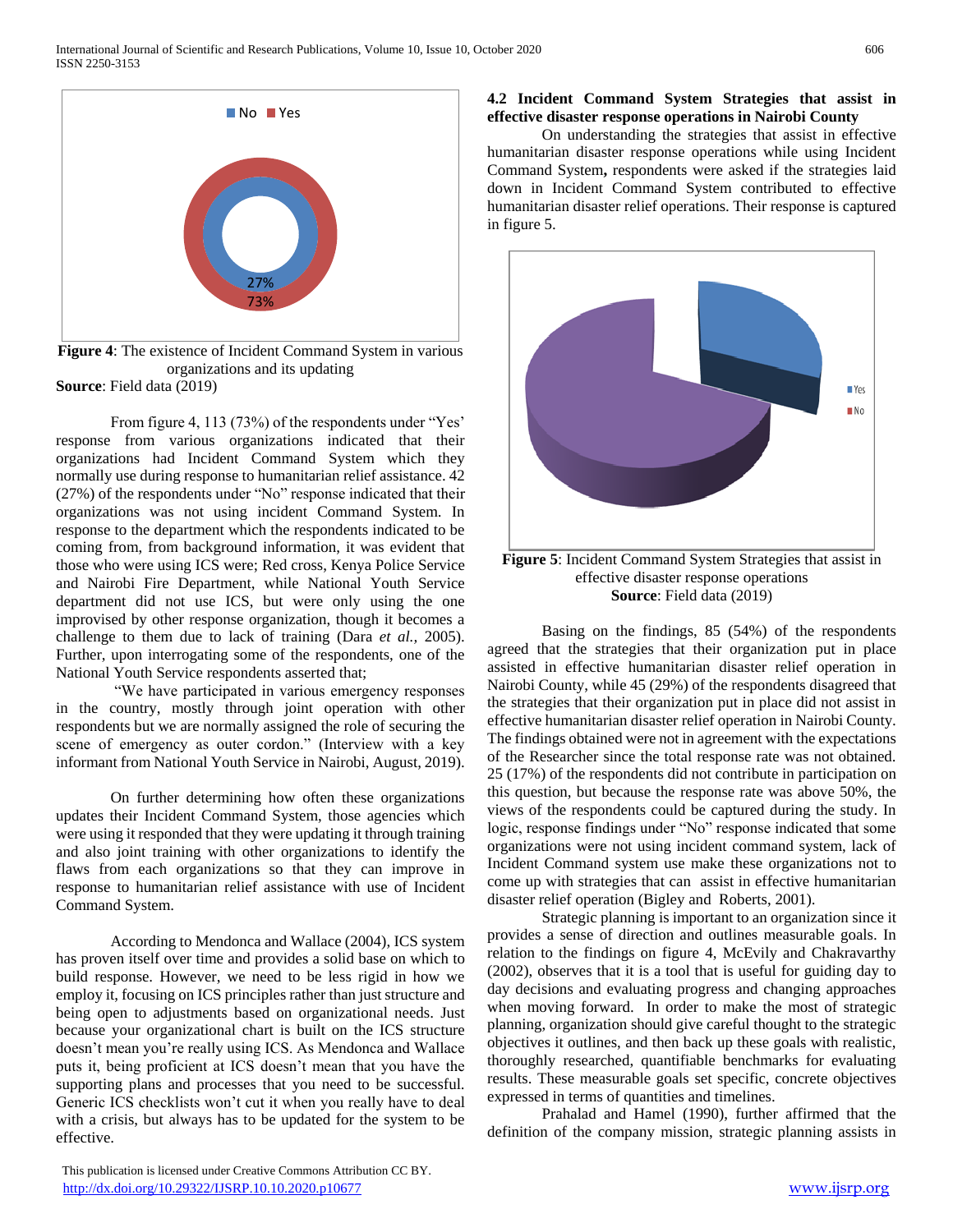synthesing and distilling the overarching idea linking its practical strategies, enabling management and employees to align the specifics of their actions and decisions with a clearly defined vision and direction in relation to the findings on figure 2. Define your strategic mission in a way that is broad enough to guide both management and employees, and narrow enough to focus their efforts.

| Planning                                                        | Organizing                                                 | Leading                                                                                      | Controlling                                                    |
|-----------------------------------------------------------------|------------------------------------------------------------|----------------------------------------------------------------------------------------------|----------------------------------------------------------------|
| 1. Vision & Mission<br>2. Strategizing<br>3. Goals & Objectives | 1. Organization Design<br>2. Culture<br>3. Social Networks | 1. Leadership<br>2. Decision Making<br>3. Communications<br>4. Groups/Teams<br>5. Motivation | 1. Systems/Processes<br>2. Strategic Human<br><b>Resources</b> |
| <b>Strategy</b><br><b>Formulation</b>                           |                                                            | <b>Strategy Implementation</b>                                                               |                                                                |

**Figure 6**: Organization strategic mission **Source**: strategy formulation app (2013)

 An organization is generally established with a goal in mind, and this goal defines the purpose for its existence. All of the work carried out by the organization revolves around this particular goal, and it has to align its internal resources and external environment in a way that the goal is achieved in rational

expected time which is done through the strategies put in place and this becomes a necessary factor for successful working internally, as well as to get feasible returns on the expended resources by the organization (Hambrick and Fredrickson, 2001). Strategy implementation in an organization normally incorporates preparation for future opportunities, response to risks. This makes way for the firms to analyze, examine and execute administration in a manner that is most likely to achieve the set aims. As such, strategizing or planning must be covered as the deciding administration factor.

## **4.3 Rating various incident command system strategies on effective disaster response operation**

 The study sought to assess specific Incident Command system strategies on effective humanitarian disaster relief operation, these were; standard management hierarchy and procedures, common terminologies and inter-grated communication. Findings are presented in the table 1.

 Response rate was on a likert scale where (1 means= very effective,  $2 =$  effective, 3=undecided,  $4 =$  ineffective and  $5 =$  very ineffective).

**Table 1**: Rating various incident command system strategies on effective disaster response operation

| <b>Aspect</b>                                |       |  |    |  |
|----------------------------------------------|-------|--|----|--|
| Standard management hierarchy and procedures | 55 70 |  |    |  |
| Common terminologies                         |       |  |    |  |
| Intergrated communication                    | 30    |  | 46 |  |

**Source**: Field data (2019)

 Findings from table 1 indicated that, 55 (35%) of the respondents had opinion that Standard management hierarchy and procedures as an aspect of incident command system strategy was very effective on humanitarian disaster relief operation. 70 (45%) of the respondents indicated that the standard management hierarchy and procedures as a strategy of incident command system was effective on humanitarian disaster relief operation in Nairobi County. 13 (8%) of the respondents were undecided if standard management hierarchy and procedures as a strategy of Incident Command system contribute to effective disaster operations in Nairobi County, while 15 (11%) of the respondents indicated that standard management hierarchy and procedures as a strategy of Incident Command system was ineffective while 2 (1%) of the respondents indicated that standard management hierarchy and procedures strategy of Incident Command system was very ineffective affecting effective humanitarian disaster relief operations.

According to John *et al* (2003), the ICS is a management system designed to enable effective and efficient domestic incident management by integrating a combination of facilities, equipment, personnel, procedures, and communications operating within a common organizational structure, designed to enable effective and efficient domestic incident management. It is used to organize both near-term and long-term field level operations for a broad spectrum of emergencies, from small to complex incidents, both natural and manmade. An area command in this case may be established to oversee the management incidents. Standard management hierarchy and procedures enable emergency responders within a single jurisdiction, and direct supporters of emergency responders.

 The study findings agrees with David and Giles (2010) study on "Evacuating the Houston-Galveston Region in Advance of Hurricane Rita", where they noted that standard management hierarchy and procedures helps in responding to diverse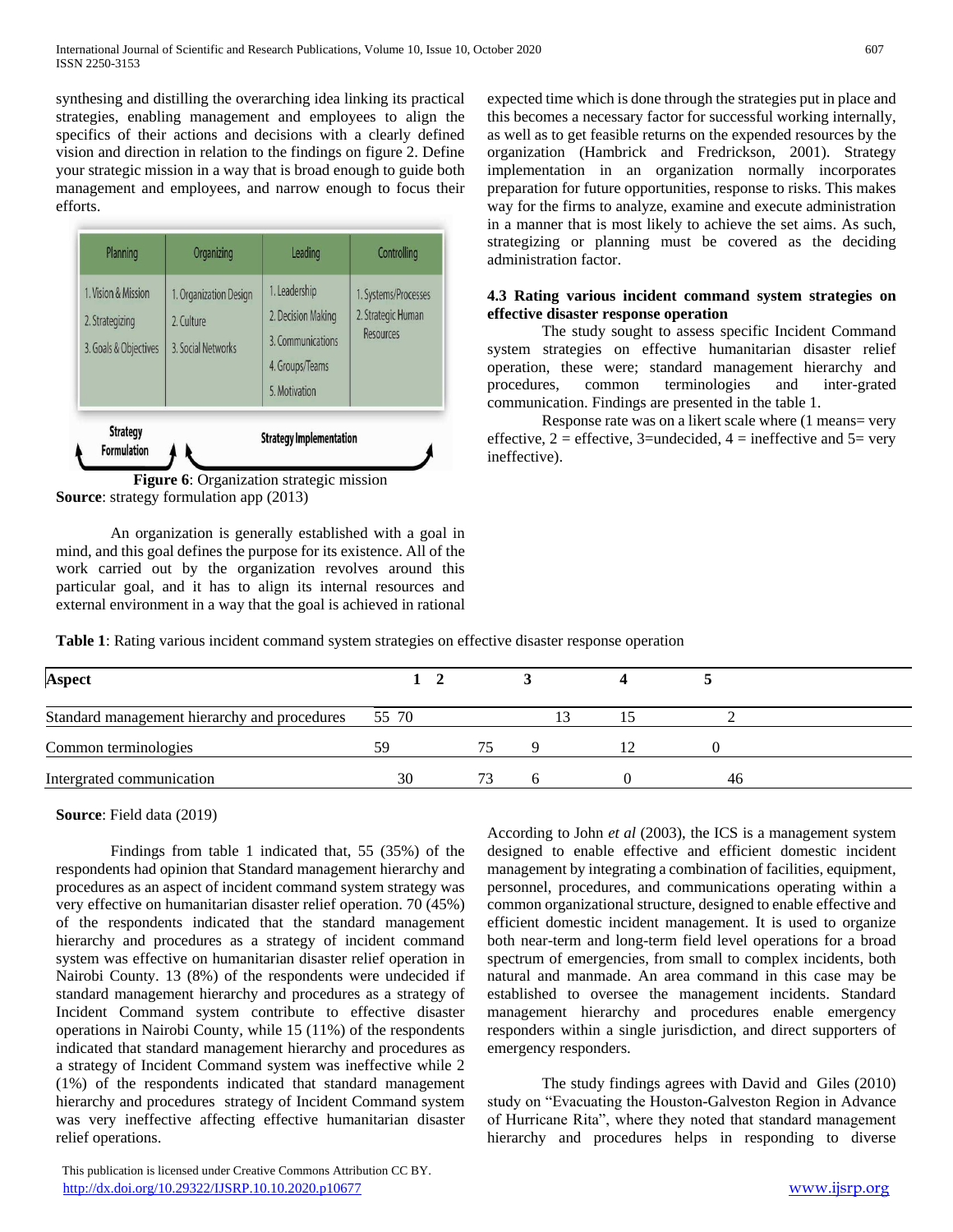emergencies. That incident that begin with a single response discipline within a single jurisdiction may rapidly expand to multidiscipline, multijurisdictional incidents requiring significant additional resources and operational support. Whether for incidents in which additional resources are required or are provided from different organizations within a single jurisdiction or outside the jurisdiction, or for complex incidents with nationallevel implications the standard management hierarchy and procedures provides a flexible core mechanism for coordinated and collaborative incident management. When a single incident covers a large geographical area, multiple local ICS organizations may be required. Effective cross-jurisdictional coordination using processes and systems described in the NIMS is absolutely critical in this instance. The NIMS requires that field command and management functions be performed in accordance with a standard set of ICS organizations, doctrine, and procedures, which is commonly achieved by use of standard management hierarchy and procedures.

 According to Jamieson (2005)*,* it is important to develop a standard management hierarchy and procedures whereby organizations who have jurisdictional responsibility, such as a local government, federal government, and provincial government, can contribute in: determining response strategy and objectives; planning and tactical activities; and sharing of resources.

 Decker (2011), asserts that Incident Command structure is organized in such a way as to expand and contract as needed by the incident scope, resources and hazards. Command is established in a top-down fashion, with the most important and authoritative positions established first. For example, Incident Command is established by the first arriving unit. Only positions that are required at the time should be established. In most cases, very few positions within the command structure will need to be activated. For example, a single fire truck at a **dumpster** fire will have the officer filling the role of IC, with no other roles required. As more trucks get added to a larger incident, more roles will be delegated to other officers and the Incident Commander (IC) role will probably be handed to a more-senior officer (Decker, 2011).

 In relation to the incident command system strategies, Bigley and Roberts (2001), ICS consists of a standard management hierarchy and procedures for managing temporary incident(s) of any size. ICS procedures should be pre-established and sanctioned by participating authorities, and personnel should be well-trained prior to an incident. That ICS includes procedures to select and form temporary management hierarchies to control funds, personnel, facilities, equipment, and communications. Personnel are assigned according to established standards and procedures previously sanctioned by participating authorities. A system designed to be used or applied from the time an incident occurs until the requirement for management and operations no longer exist Bigley and Roberts (2001).

Dara *et al* (2005), observes that Emergency Managers determine the existing **management** structures frequently unique to each agency, did not scale to dealing with massive [mutual aid](https://en.wikipedia.org/wiki/Mutual_aid_(emergency_services)) responses involving dozens of distinct agencies and when these various agencies worked together their specific training and procedures clashed. As a result, a new [command and control](https://en.wikipedia.org/wiki/Command_and_control)

 This publication is licensed under Creative Commons Attribution CC BY. <http://dx.doi.org/10.29322/IJSRP.10.10.2020.p10677> [www.ijsrp.org](http://ijsrp.org/)

[paradigm](https://en.wikipedia.org/wiki/Paradigm) collaboratively developed to provide a consistent, integrated framework for the management of all incidents from small incidents to large, [multi-agency](https://en.wikipedia.org/w/index.php?title=Multi-agency&action=edit&redlink=1) emergencies basing on the standard management hierarchy and procedures.

 On common terminology as a strategy contributing to effective disaster response operation, 59 (38%) of the respondents indicated that it was very effective, supported by 75 (48%) of the respondents who indicated that it was effective. 9 (6%) of the respondents were undecided if common terminology can contribute to effective humanitarian disaster relief operations. 12 (8%) of the respondents indicated that common terminology as a strategy to ineffectively contributed to humanitarian disaster relief operation.

 Basing on the findings under common terminology as a strategy, the ability to communicate within ICS is absolutely critical. Using standard or common terminology is essential to ensuring efficient, clear communication. ICS requires the use of common terminology, meaning standard titles for facilities and positions within the organization and that it can includes use of "clear text" that is, communication without the use of agencyspecific codes or jargon (Donini and Norah, 1994). ICS establishes common terminology, standards, and procedures that enable diverse organizations to work together effectively including a standard set of predesignated organizational elements and functions, common names for resources used to support incident operations, common typing for resources to reflect specific capabilities, and common identifiers for facilities and operational locations used to support incident operations. This acts as an interactive management component that set the stage for effective and efficient incident management and emergency response (Jaffin, 2008).

 Individual response agencies previously developed their protocols separately, and subsequently developed their terminology separately. This can lead to confusion as a word may have a different meaning for each organization (Werman *et al*., 2014).

 Further, Jamieson (2005) observes that when different organizations are required to work together, the use of common [terminology](https://en.wikipedia.org/wiki/Terminology) is an essential element in team cohesion and communications, both internally and with other organizations responding to the incident. An incident command system promotes the use of a common terminology and has an associated glossary of terms that help bring consistency to position titles, the description of resources and how they can be organized, the type and names of incident facilities, and a host of other subjects. The use of common terminology is most evident in the titles of command roles, such as Incident Commander, Safety Officer or Operations Section Chief (Jamieson, 2005).

 On aspect of integrated communication in table 1, 30 (19%) of respondents indicated that integrated communication was very effective strategy in effective response to humanitarian disaster relief operations in Nairobi County, 73 (47%) of the respondents indicated that it was effective while 6 (4%) of the respondents were undecided whether integrated communication strategy contributed to effective humanitarian disaster relief operations in Nairobi County. 46 (30%) of the respondents indicated that integrated communication was very ineffective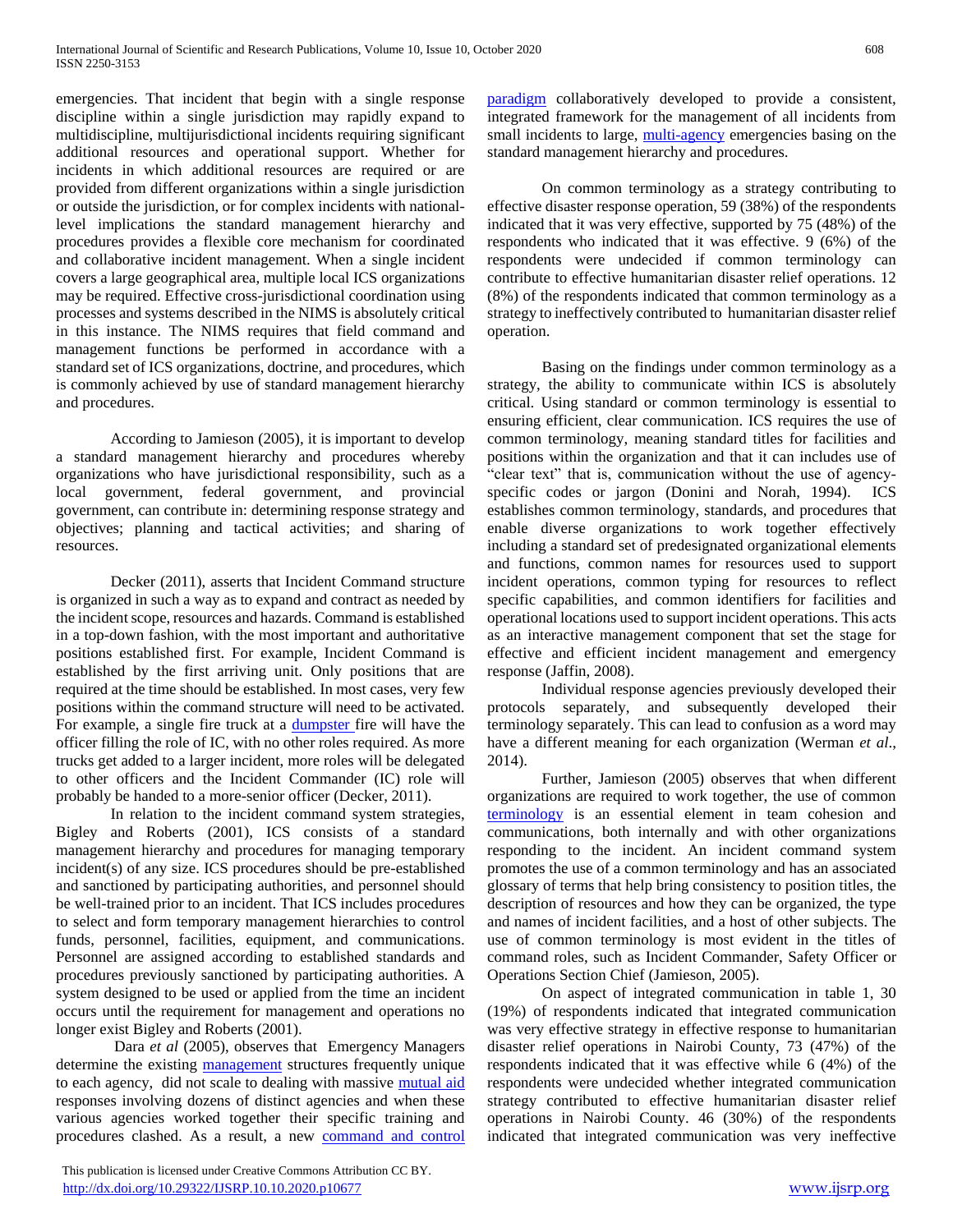strategy in response to humanitarian disaster relief operations. Command and control is predicated on a communications infrastructure ensured by the Public Information Officer, who serves as the conduit for information to internal and external stakeholders, including the media or other organizations seeking information directly from the incident or event. In the event that communications are destroyed by an emergency, agency sectors should have equipped to set up cell towers for emergency communications.

 Research findings are in agreement with Katzenbach and Smith (2015), every incident requires a Communications Plan. Incident communications are facilitated through the development and use of a common communications plan and interoperable communications processes and architectures. This integrated approach links the operational and support units of the various agencies involved and are necessary to maintain communications connectivity and discipline and enable common situational awareness and interaction. Preparedness planning must address the equipment, systems, and protocols necessary to achieve integrated voice and data incident management communications. Communications should include the systems that transfer information, planning for the use of all available communications frequencies and resources, the procedures and processes for transferring information internally and externally.

 Communications needs for large incidents may exceed available radio frequencies. Some incidents are conducted entirely without radio support. In such situations, other communications resources; cell phones, alpha pagers, email, and secure phone lines may be the only communication methods used to coordinate communication and to transfer large amounts of data efficiently. Okari (2013), note that with substantial numbers of military or paramilitary personnel on site, the authorities had not yet established a clear command and control structure. With no radio communications between army and police units, KDF soldiers opened fire on what they thought was an armed suspect yet was a police officer.

 Chain of command cannot be realized without integrated communication since it contributes to the orderly line of authority within the ranks of the incident management organization. Unity of command means that every individual has a designated supervisor to whom they report at the scene of the incident. These principles clarify reporting relationships and eliminate the confusion caused by multiple, conflicting directives. Incident managers at all levels must be able to control the actions of all personnel under their supervision which is done through clear communication (Katzenbach and Smith*,* 2015).

 Developing an integrated voice and data communications system, including equipment, systems, and protocols, must occur prior to an incident (Moynihan, 2009). That effective ICS communications include three elements: Modes: The hardware systems that transfer information, planning: Planning for the use of all available communications resources and networks: The procedures and processes for transferring information internally and externally.

## **4.4 Effectiveness of training as a component of disaster preparedness for effective command transfer during emergencies**

 This publication is licensed under Creative Commons Attribution CC BY. <http://dx.doi.org/10.29322/IJSRP.10.10.2020.p10677> [www.ijsrp.org](http://ijsrp.org/)

 On understanding the effectiveness of training as a component of disaster preparedness for effective command transfer during emergencies, respondents were asked if training contributed to effective command transfer during humanitarian disaster relief operations. Their response was captured in figure 5.



**EFFECTIVENESS OF TRAINING**

**Jery.** 

**0% K**<br>extractive

Undecided

10% 20% 30% 40% 50%

**RESPONSE ON EFFECTIVE COMMAND TRANSFER**

RESPONSE ON EFFECTIVE COMMAND

very…

very effective  $\blacksquare$  effective Udecided **Ineffective** 

**Very ineffective** 

 Study findings indicated that, 59 (38%) of the respondents had opinion that training was very effective in relation to effective command transfer during emergencies. 75 (48%) of the respondents indicated that training was effective in relation to effective command transfer during emergencies. 9 (6%) of the respondents were undecided while 12 (8%) of the respondents indicated that training was ineffective in relation to effective command transfer during emergencies.

 The findings are in agreement with Hage (2011) who affirms that training is teaching, or developing in oneself or others, any [skills](https://en.wikipedia.org/wiki/Skill) and [knowledge](https://en.wikipedia.org/wiki/Knowledge) or [fitness](https://en.wikipedia.org/wiki/Physical_fitness) that relate to specific [useful](https://en.wikipedia.org/wiki/Practicality) [competencies.](https://en.wikipedia.org/wiki/Competence_(human_resources)) Training has specific goals of improving one's [capability,](https://en.wiktionary.org/wiki/capability) capacity, *productivity* and *performance*. Training also refers to the development of physical fitness related to a specific competence.

 Jahre and Jensen (2010) compliments Hage (2011), observations that organizations responsibilities and level of expertise can be achieved through standardized training. All trained employees follow same methods and techniques of production and hence there can be little variation in output and standards produced by different employees. By using standardized methods, it effectively contributes to effective command transfer. Increased morale of employees because of reduction in dissatisfaction at work, reduced complaints, and increased interest in work during the post-training period. Heightened morale results in increased loyalty to the organization response to emergencies and easy transfer of command since trained employee knows what job he has to do and how to do that job and require no guidance and supervision (Jahre and Jensen, 2010).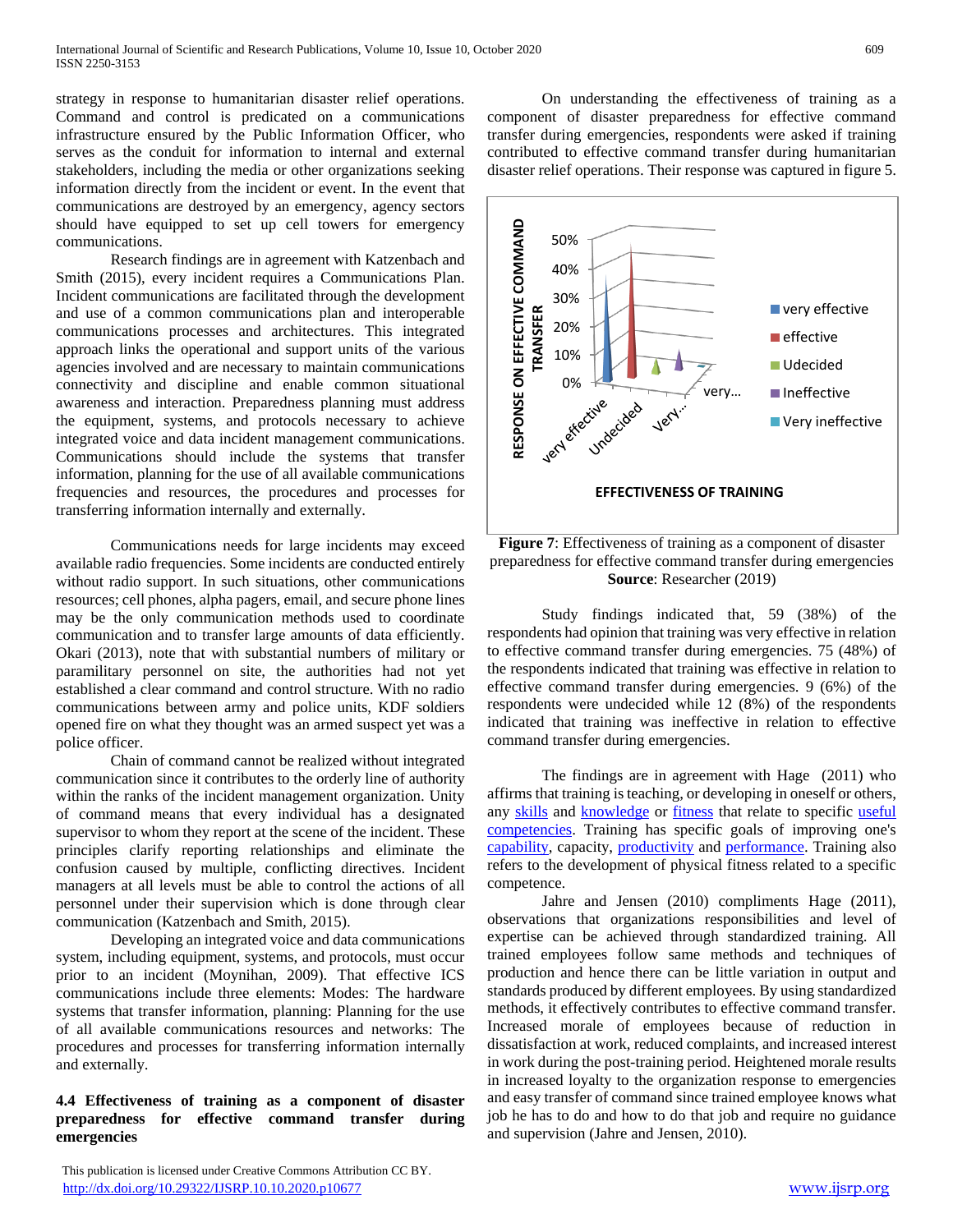Training is central assets in modern societies, but their impact on disaster relief operations remains mostly associated with interest of different response organizations to explore the need of it in relation to organizations mission (Akhtar *et al.,* 2012). The emerging literature on cascading disasters tries to look on training as one of the strategies being used by the incident command system for effective humanitarian relief operation.

## **4.5 The level of preparedness of organization incident command system in response to the disasters**

 The study sought to assess the level of preparedness of response organizations and applicability of the Incident Command system in response to various disasters in Nairobi County, this was based on Westgate attack, Fire break at 20<sup>th</sup> century building in Nairobi and Nairobi Market fire. These are some of the disasters that have occurred in Nairobi County which were responded to and which needed use of incident command system.Results are presented in table 2.

 Response rate was on a likert scale where (1 means= very effective,  $2 =$  effective, 3=undecided,  $4 =$  ineffective and  $5 =$  very ineffective).

| Table 2: The level of preparedness of organization incident command system in response to the various disasters in Nairobi |
|----------------------------------------------------------------------------------------------------------------------------|
| County on effective disaster response operation                                                                            |

| <b>Aspect</b>                                 |    |    |     |    |  |
|-----------------------------------------------|----|----|-----|----|--|
| West gate attack                              |    |    | 70. |    |  |
| Nairobi Market fire                           | 59 | 75 |     |    |  |
| Fire break at $20th$ century building         | 30 | 73 |     | 46 |  |
| $\mathbb{C}_{\text{average}}$ December (2010) |    |    |     |    |  |

**Source**: Researcher (2019)

 Findings from table 2, 2 (1%) of the respondents indicated that Westgate terrorist attack was very effectively responded to due to preparedness level of the response organizations that participated in rescue operation. 15 (11%) of the respondents indicated that response organization were effectively prepared in response to West Gate terrorist attack, 13 (8%) of the respondents were undecided whether the response organizations were prepared or not. 70 (45%) of the respondents indicated that preparedness of response organizations was ineffective in response to West Gate terrorist attack while 55 (35%) of the respondents had opinion that preparedness level of response organizations was very ineffective in response to West Gate terrorist attack in Nairobi. This was evident when first army units arrived on the scene, including infantry from the Embakasi base outside Nairobi and US-trained Kenyan rangers from their base in the Rift Valley. Behind the scenes, that a power struggle was emerging between the police chief David Kimaiyo and Julius Karangi from Kenya Defence Forces over whose forces would take the lead. This further contributed to shoot out between the security forces (Petrecca and Bhatti, 2013)*.*

 On Nairobi Market fire response, 59 (38%) of the respondents indicated response organizations were very effectively prepared in response to Nairobi Market fire, 75 (48%) of the respondents who indicated that preparedness was effective. 9 (6%) of the respondents were undecided on the level of preparedness of response organization in response to the terrorist attack. Twelve, 12 (8%) of the respondents indicated that response to Nairobi Market fire was ineffectively prepared.

On fire break at 20<sup>th</sup> century building in Nairobi in table 2, 30 (19%) of respondents indicated that preparedness of response organization was very effective in response to fire break at 20<sup>th</sup> century building, supported by 73 (47%) of the respondents who indicated that preparedness was effective while 6 (4%) of the respondents were undecided whether response organizations were

 This publication is licensed under Creative Commons Attribution CC BY. <http://dx.doi.org/10.29322/IJSRP.10.10.2020.p10677> [www.ijsrp.org](http://ijsrp.org/)

prepared in response to fire break at 20<sup>th</sup> century building. 46 (30%) of the respondents indicated that preparedness for response to fire break at  $20<sup>th</sup>$  century building was very ineffective. The findings concurs with Kagabo and Kihesi (2008), who observed that fire fighters arrived at the scene in split seconds and contained the fire. He further commends that this was achieved through preparedness and ready response to fire disasters. This disparity in response indicates the level of preparedness among different response agencies. Some agencies uphold the need for training, planning and need to acquire resources for equipping themselves for effective response to emergencies while others not. The level of preparedness depends on the role of the agencies and the assignment at hand that pushes it to prepare for it, and this brings disparities in level of preparedness between Response Agencies in Nairobi County.

#### V. SUMMARY AND CONCLUSION

 On existence of Incident Command System in various organizations and its updating, presence of ICS in these organizations showed that there are strategies that are put forward to make Incident Command System effective for organizations to effectively respond to disaster response operation.

 Nairobi Fire brigade and NYS had no formalized ICS, but were only using one improvised by other response organization, though it becomes a challenge to them due to lack of training. Lack of training contributed to mismatch between response agencies during joint operation.

#### VI. RECOMMENDATION

 Training of all emergency responders on Incident Command System is recommended, mock exercises in joint training to understand each organizations capabilities and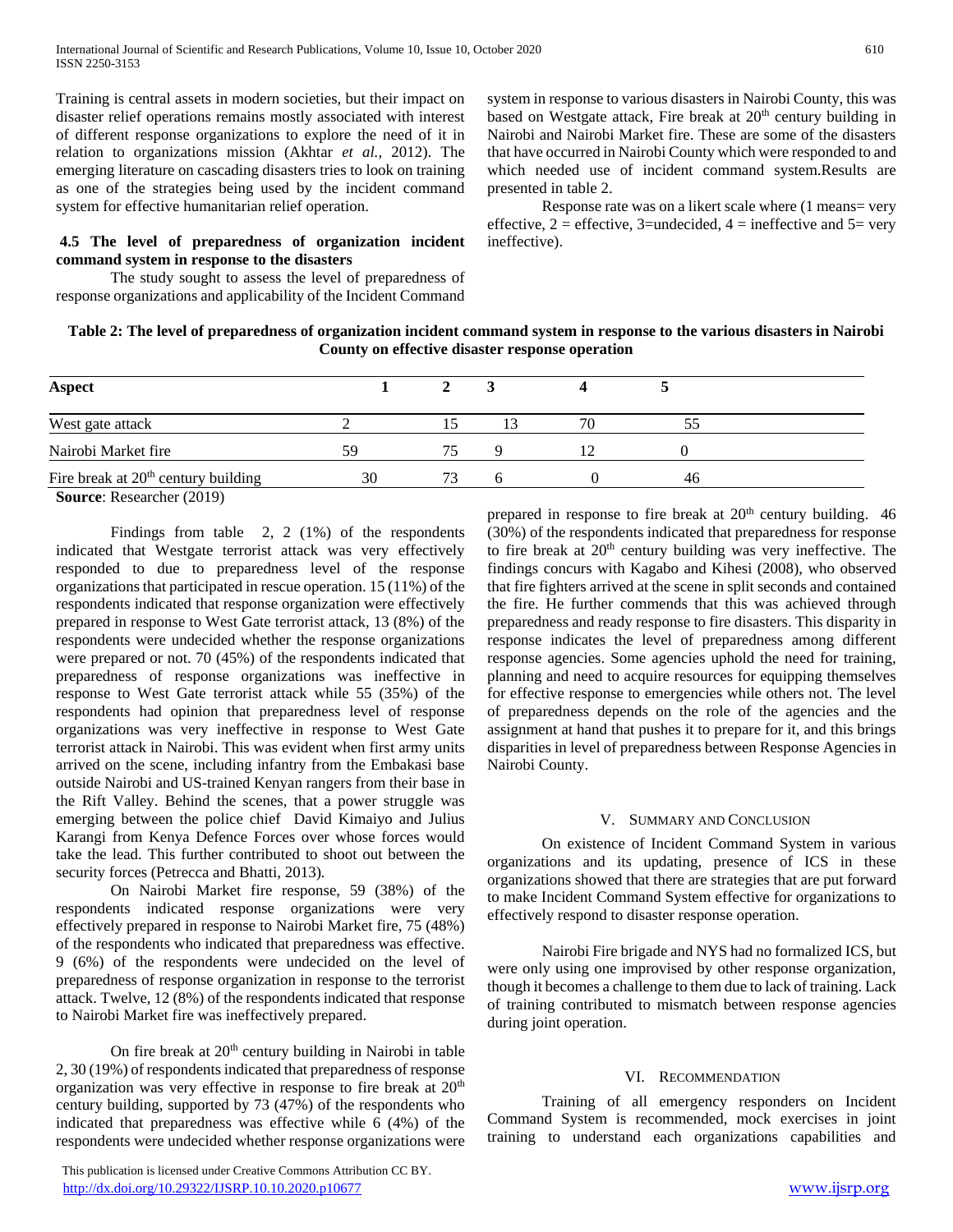resources available. Share each organization strategies put in place for effective use of Incident Command System.

#### **REFERENCES**

|            | Relief.chains:               | Akhtar, P., Marr, N. E., & Garnevska, E. V.<br>(2012). Coordination in humanitarian |                         |             |                  |                                                                               |
|------------|------------------------------|-------------------------------------------------------------------------------------|-------------------------|-------------|------------------|-------------------------------------------------------------------------------|
|            |                              |                                                                                     |                         |             |                  |                                                                               |
| Altay,     | N.                           | &                                                                                   | Green,                  |             | W.G.(2006).OR/MS |                                                                               |
|            | research                     | in                                                                                  | disaster operations     |             |                  |                                                                               |
|            |                              | management, A nalysis. International                                                |                         |             |                  |                                                                               |
|            |                              | Journal of Physical Distribution and                                                |                         |             |                  |                                                                               |
|            |                              | Logistics Management, Vol. 41.                                                      |                         |             |                  |                                                                               |
|            | humanitarian                 |                                                                                     |                         |             |                  | Balcik, B., Beamon, C.C., Krejci, K.M., & Ramirez, M. (2010). Coordination in |
|            | Assistance.                  |                                                                                     |                         |             |                  |                                                                               |
|            |                              | Baltic, S. (2004). The Incident Command                                             |                         |             |                  |                                                                               |
|            | System, long a Fixture       |                                                                                     | in                      | the         | Fire             | services.                                                                     |
|            |                              | Bart, C.K., Bontis, N., & Tagger, S. (2001).                                        |                         |             |                  |                                                                               |
|            |                              | A model of the impact of mission                                                    |                         |             |                  |                                                                               |
|            | statements on firm           |                                                                                     |                         |             |                  |                                                                               |
| Bass,      | В.                           | M.                                                                                  | (2000).                 | <b>Bass</b> | &                |                                                                               |
| Stogdill's |                              |                                                                                     | handbook of leadership: |             |                  |                                                                               |
|            | Theory, research.            |                                                                                     |                         |             |                  |                                                                               |
|            |                              | Baulcomb, J. S. (2003). Management of                                               |                         |             |                  |                                                                               |
|            |                              | change through force field analysis.                                                |                         |             |                  |                                                                               |
|            |                              | Journal of Nursing Management, 11,275-                                              |                         |             |                  |                                                                               |
|            | 280.                         |                                                                                     |                         |             |                  |                                                                               |
|            |                              | Bennett, B. (2011)."Al Qaeda operative key                                          |                         |             |                  |                                                                               |
|            |                              | to 1998 U.S. embassy bombings killed                                                |                         |             |                  |                                                                               |
|            | in Somalia".                 |                                                                                     |                         |             |                  |                                                                               |
|            |                              | Bharosa, N., Lee, J.K., & Janssen, M.                                               |                         |             |                  |                                                                               |
|            |                              | (2010). Challenges and obstacles in                                                 |                         |             |                  |                                                                               |
|            | sharing and ICS.             |                                                                                     |                         |             |                  |                                                                               |
|            |                              | Bigley, G & Roberts, K. (2001). "The                                                |                         |             |                  |                                                                               |
|            |                              | Incident Command System: High-                                                      |                         |             |                  |                                                                               |
|            |                              | Reliability OrganizingIN EMERGENCY.                                                 |                         |             |                  |                                                                               |
| Bourgeois, |                              | L.J.                                                                                | (2012).                 | Strategy    |                  |                                                                               |
| and        | environment:                 |                                                                                     | a conceptual            |             |                  |                                                                               |
|            |                              | integration. Academic Research.                                                     |                         |             |                  |                                                                               |
|            | Bourne, M., Mills,           | M., Wilcox, A., $\&$                                                                |                         |             |                  |                                                                               |
|            | Platts, K. (2000).           | Designing and                                                                       |                         |             |                  |                                                                               |
|            | implementing ICS strategies. |                                                                                     |                         |             |                  |                                                                               |
|            |                              | Burns, T. & Stalker, G. M. (2013). The                                              |                         |             |                  |                                                                               |
|            |                              | Management of Innovation. London:                                                   |                         |             |                  |                                                                               |
|            |                              |                                                                                     |                         |             |                  |                                                                               |
|            | Tavistock.                   |                                                                                     |                         |             |                  |                                                                               |
|            |                              | Caplice, C. & Sheffi, Y. (2004). A review and                                       |                         |             |                  |                                                                               |
|            |                              | evaluation of logistics metrics                                                     |                         |             |                  |                                                                               |
|            | International.               |                                                                                     |                         |             |                  |                                                                               |
|            |                              | Dara, S., Ashton, R., Farmer, C., & Carlton, P.                                     |                         |             |                  |                                                                               |
|            |                              | (2005). "Worldwide disaster medical                                                 |                         |             |                  |                                                                               |
|            |                              | response: An historical perspective".                                               |                         |             |                  |                                                                               |
|            |                              | Critical Care Medicine.33 (1):S2-S6.                                                |                         |             |                  |                                                                               |
|            |                              | David, W. & Giles, G. (2010). Evacuating the                                        |                         |             |                  |                                                                               |
|            |                              | Houston-Galveston Region in Advance of                                              |                         |             |                  |                                                                               |
|            |                              | Hurricane December 17, 2007.                                                        |                         |             |                  |                                                                               |
|            |                              | Decker, R. (2011). "Acceptance and utilization                                      |                         |             |                  |                                                                               |
|            |                              | of the Incident Command System in first                                             |                         |             |                  |                                                                               |

 This publication is licensed under Creative Commons Attribution CC BY. <http://dx.doi.org/10.29322/IJSRP.10.10.2020.p10677> [www.ijsrp.org](http://ijsrp.org/)

 response An Ohio study".Journal of Business Continuity & Emergency Planning. Donini, A. & Norah, N. (1994). Rwanda: Lessons Learned: A Report on the Coordination of Respondents. Dron, A. (2013). "Nairobi airport reopens after fire". Air Transport World. Duke, A. & Long, C. (2007). Trade from the ground up: a case study of grass roots NGO using agricultural programs to generate economic viability in developing countries. Management Decision, Vol. 45, No. 8, 132-133. Friedberg, E. (2007). Local Orders. The Dynamics of Organized Action. Greenwich, CT: JAI Haddow, G., Bullock, J., & Coppola, D. (2011).Introduction to Emergency Management. Hafeez, K., Zhang, Y. B., & Malak, N. (2002). Core competence for sustainable competitive field exercises. Information Systems Frontiers, 12(1), 49-65. Hage, J. (2011). An axiomatic theory of organizations. Administrative Science Quarterly. Hambrick, D. C., & Fredrickson, J. W. (2001). Are you sure you have a strategy? Academy of happened two years ago in the bloody attack on Nairobi's Westgate Mall". Jaffin, B. (2008). "Emergency Management Training: How to Find the Right Program". Jahre, M., & Jensen, L.M. (2010).Coordination in humanitarian logistics through clusters. International Journal of Physical Distribution & Logistics Management, 40(8/9), 657-674. Jamieson, G. (2005). "nims and the incident command system". 2005 (1): 291– 294. John, N., Balong, A; & James, E. C. (2003). The Public Transportation System Security. John, P. J.(2006). "Terrorism". Encyclopædia Britannica. Archived from the original on Journal of Logistics Management, Vol. 5, No. 2, 11-28 Kagabo, F. & Kihesi, R. (2008). "Rwanda: Nakumatt Opens in Rwanda". The New Times. Katzenbach, J. & Smith, D. (2015). The Wisdom of Teams: Creating the High- Performance Kenyan mall." The New York. Times. Knight, K. (2000), Mathematical Statistics, Chapman and Hall, New York. (proposition 2.11). Kothari, C.R. (2008). Research Methodology - Methods and Techniques. Lathman, G. (2004). The motivational benefits of goal-setting. The Academy of Management Law. The ICFAI University Press. pp. 9–11.

Lawrence, P.R. & Lorsch, J. W. (2001).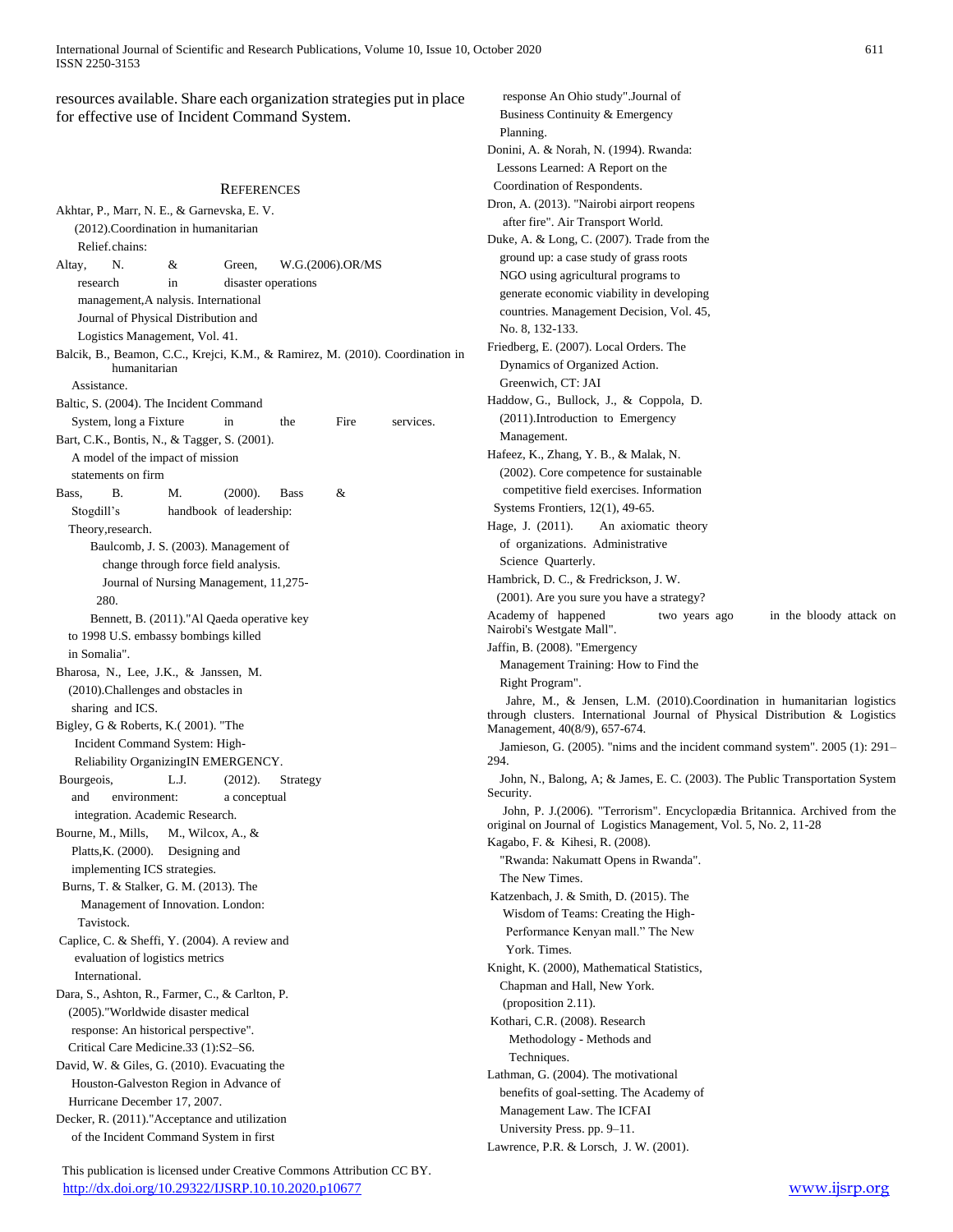Organization and Environment: Managing Limited New Delhi. Locke, E.A. & Latham, G.P. (2000).A Theory of Goal Setting & Task Performance, Englewood Logistics Management, Vol. 37, No. 5, 409-433 McConnell, T. (2015). "'Close Your Eyes and Pretend to Be Dead' What really happened two years ago. McEvily, S. K., & Chakravarthy, B. (2002). The persistence of knowledge based advantage. Mendonca, D. & Wallace, W.A. (2004). 'Studying Organizationally-Situation". Moynihan, D. (2009)."The Network Governance of Crisis Response: Case Studies of Incident Management system. Nabutola, W. (2012).The Challenges and Opportunities for Integrated Disasters and Risk. Nassos, S.(2014). "How world's worst Ebola outbreak began with one boy's death". BBC News. network management.International Logistics News.Journal of Physical Distribution. Nag, R. Hambrick, D. C. Chen, M. J (2007). "What is strategic management, really? Inductive derivation of a consensus definition of the field". Strategic Management Journal. 28 (9): 935– 955. CiteSeerX 10.1.1.491.7592. Northouse, P. G. (2001). Leadership: Theory and practice (2nd ed.). Thousand Oaks, CA: Sage. Okari, D. (2014). "Westgate's unanswered questions". BBC News. Okobie, R. (2012) and Ibadan, R. (2000). tanker explosions, similar incidents in Nigeria. Olowu,D. (2010). The hyogo framework for action and its implications for disaster management and reduction for Africa. Journal of Disaster Risk Studies, 3 (1), 303- 329.Organization. Harvard Business School Press. pp. 1–26. Ozdem, G. (2011). An analysis of the mission and vision statements on the strategic plans of p. 786. Perrow, C. (2011).The next catastrophe: reducing our vulnerabilities to Natural, Industrial, and terrorist disasters. Princeton University Press. Petrecca, L. & Bhatti, J. (2013). "39 die in Kenya mall siege; hostages still held". USA Today.

Pettit,S.&Beresford,A. (2009).Emergency relief logistics: and evaluation of military and non-military, and composite response models nternational Journal of Logistics: Porter, B. & Michael E. (1996). "What is Strategy?". Harvard Business Review (November– December 1996). Prahalad, C. K., and Hamel, G. (1990). The core competence of the organization. Harvard Preparedness in the Municipalities of Nepal. Press.Production Management, Vol. 20 No. 7, 754-771. Sageman, M. (2004). Understanding Terror Networks. Philadelphia: University of Pennsylvania. Savin, M & Major, C. (2013). Qualitative Research: The Essential Guide to Theory. Tatham, P. H. & Pettit, S. J. (2010). Transforming humanitarian logistics: the journey to supply Management. Thulin, M.(2014). "The cost of using exact confidence intervals for a binomial proportion". Tomasini, R.M. & Wassenhove, L.N. (2009).From preparedness to partnerships: case study on Engineering Management, 49(1), 28–35; Transportation, 2003). Werman, H. A., Karren, K., & Mistovich, J. (2014). "National Incident Management System:Incident Command System". In Werman A. Howard; Mistovich J; Karren K (eds.). Prehospital Emergency Care, 10e. Pearson Education, Inc. p. 1217. Zobel, C. W. & Khansa, L. (2011). Characterizing multi-event disaster resilience,Comput.Oper.Res. 10.1016/j.cor.2011.09.024.

#### **AUTHORS**

**First Author** – Wachuka, N. A, Masinde Muliro University of Science and Technology, Kenya, Department of Emergency Management Studies **Second Author** – Dr. Ombachi, K.N, Masinde Muliro University

of Science and Technology, Kenya, Department of Emergency Management Studies

**Third Author** – Rev. Dr. Odhiambo, E .O. S., Masinde Muliro University of Science and Technology, Kenya, Department of Emergency Management Studies